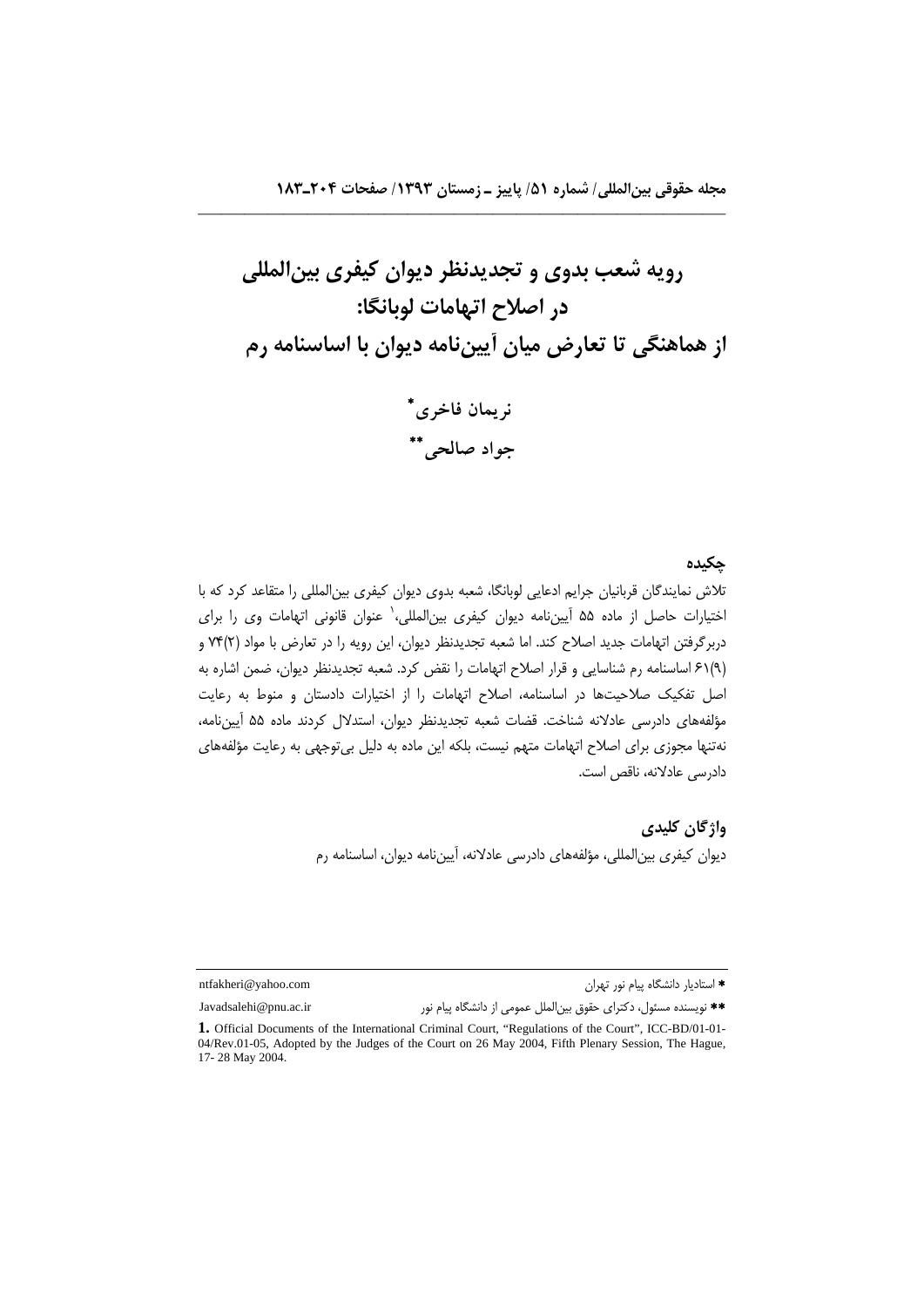#### **مقدمه**

پرونده توماس لوبانگا ديالو (زينپس، لوبانگا)، اولين پرونده منتهي به رأي محكوميت در ديوان كيفري بينالمللي (زين پس، ديوان) است.<sup>۲</sup> ليكن محكوميت در اين پرونده، همهٔ آن چيزي نيست كه قربانيان جرايم لوبانگا از عملكرد ديوان در اين پرونده انتظار داشتند. ادعا شده بود كه نيروهاي تحت امر لوبانگا با سربازگيري زنان و دختران، به بردهگيري جنسي آنها پرداختهاند و كودكسربازان دختر توسط فرماندهان و ديگر سربازان تحت امر لوبانگا، قرباني تجاوز به عنف و ديگر اشكال خشونتهاي حنسي قرار گرفتهاند.<sup>۳</sup> دادستان ديوان در آغاز تحقيقات در وضعيت كنگو نيز اظهار اميدواري كرده بود كه او جرايم شديد ادعاشدة ارتكابيافته در سرزمين كنگو از 'ول ژوئيه ٢٠٠٢ را مورد تحقيق و تعقيب قرار مىدهد.<sup>۲</sup> او قول مساعد داده بود كه گزارشهاى دولتها، سازمان هاي بين المللي و سازمان هاي غيردولتي <sup>۵</sup> در رابطه با وقوع تجاوزهاي جنسي در اين سرزمين نيز بررسي خواهد شد. او وجود گزارش هايي را تأييد كرده بود<sup>۶</sup> كه نشان مرداد «تجاوز، شكنجه، ناپديدسازي اجباري و بهرهكشي جنسي از كودكسربازان در اين سرزمين از حرايم معمول بوده است».<sup>۷</sup> دادستان، علي غم اينكه در اظهارات براكنده خود، وعده تعقيب اين دسته از جرايم لوبانگا را به قربانيان وي داده بود، درنهايت از تعقيب اين جرايم خودداري كرد، بهنحويكه در كيفرخواست لوبانگا، خبري از اين اتهامات نبود. 8

\_\_\_\_\_\_\_\_\_\_\_\_\_\_\_\_\_\_\_\_\_\_\_\_\_\_\_\_\_\_\_\_\_\_\_\_\_\_\_\_\_\_\_\_\_\_\_\_\_\_\_\_\_\_\_\_\_\_\_\_\_\_\_\_\_\_\_\_

نحقيقات دادسراى ديوان در ژوئن ۲۰۰۴ عمدتاً از منطقه *ايتورى*<sup>۹</sup> كنگو شروع شد و در سپتامبر ۲۰۰۴ به نواحی شمالی و جنوبی *کیوو*`` گسترش یافت. ادعا شده بود لوبانگا، رئيس

**10.** Kivu

**<sup>2.</sup>** *Prosecutor v. Lubanga*, Judgment Pursuant to Article 74 of the Statute (ICC- 01/04-01/06-2842), 14 March 2012.

**<sup>3.</sup>** S. Pritchett, "Entrenched Hegemony, Efficient Procedure or Selective Justice?: An Inquiry into Charges for Gender-Based Violence at the International Criminal Court", *Transnational Law & Contemporary Problems*, vol. 17 (2008): 284.

**<sup>4.</sup>** K. Glassborow, "ICC Investigative Strategy under Fire", in C. Tosh and Y. Chazan, "Special Report: Sexual Violence in the Democratic Republic of Congo", Institute for War and Peace Reporting (2008): 232.

**<sup>5.</sup>** Human Rights Watch, "The War within the War: Sexual Violence against Women and Girls in Eastern Congo", (2002); Amnesty International, "Democratic Republic of Congo: Children at War", (2003); Redress, "Victims, Perpetrators or Heroes?: Child Soldiers before the International Criminal Court", *The Redress Trust*, (2006).

**<sup>6.</sup>** The Office of the Prosecutor of the International Criminal Court Opens Its First Investigation, Press Release, (ICC-OTP-200-40623), 23 June 2004.

**<sup>7.</sup>** S. SaCouto and K. Cleary, "The Importance of Effective Investigation of Sexual Violence and Gender-Based Crimes at the International Criminal Court", *American University Journal of Gender, Social Policy & the Law*, vol. 17 (2009): 337.

**<sup>8.</sup>** *Prosecutor v. Lubanga*, "Decision on the Confirmation of the Charges", (ICC-01/04-01/06), 29 January 2007., (Hereinafter; Decision on the Confirmation).

**<sup>9.</sup>** Ituri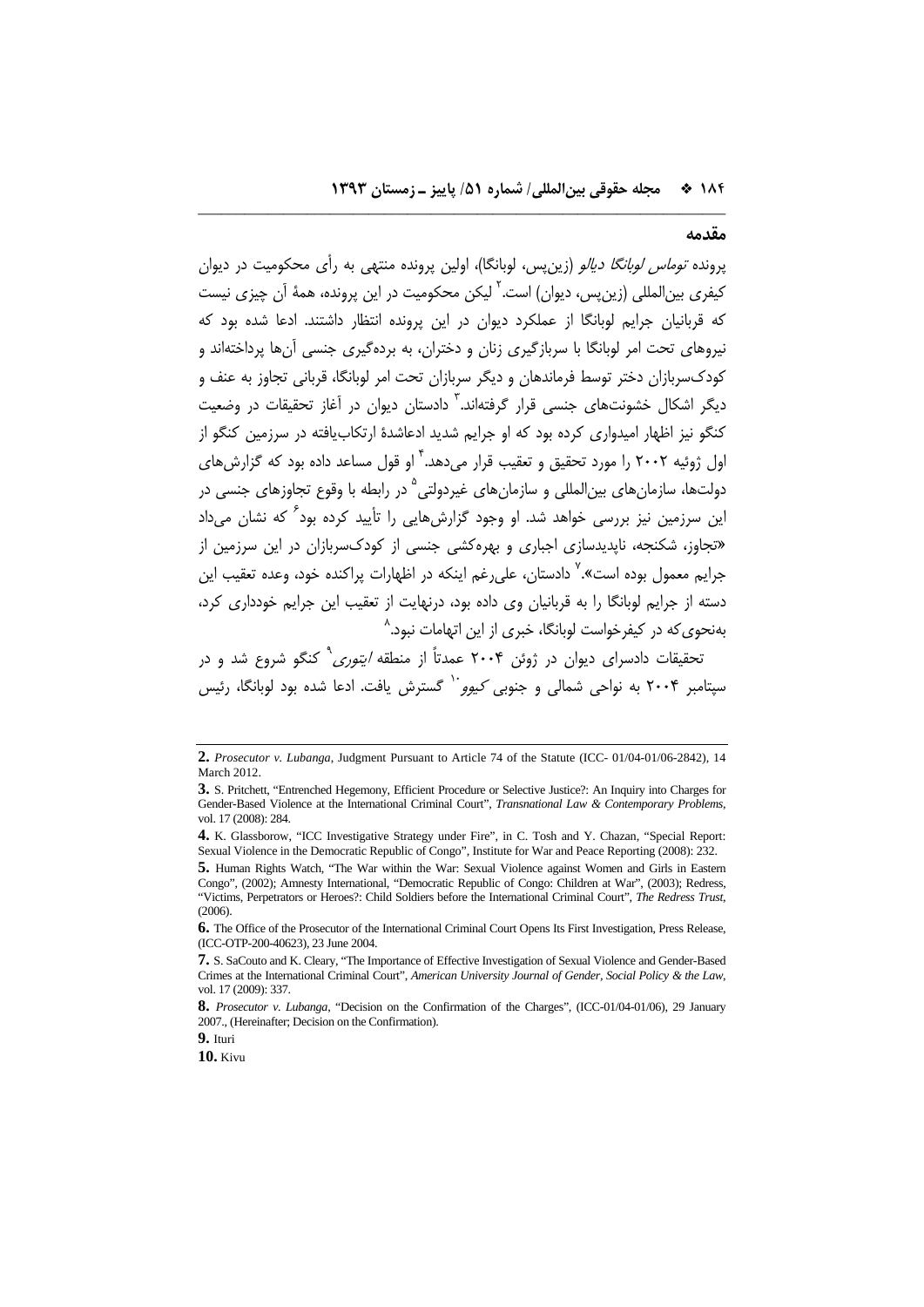اتحاديه ميهن يرستان كنگو<sup>\\</sup> و فرمانده ارشد شاخه نظامي آن، موسوم به ارتش آزاديخواه كنگو،<sup>۱۲</sup> مرتكب جنايات بي شماري در اين سرزمين شده است. به همين دليل، شعبه مقدماتي ديوان كيفري (زينپس، شعبه مقدماتي) در پاسخ به درخواست دادستان، در مورخ 10 فوريه ۲۰۰۶ حكم دستگيري لوبانگا را صادر كرد.<sup>۱۳</sup> شعبه مقدماتي پس از اقناع اينكه لوبانگا براي ارتكاب جرايم، ثبتنام، سربازگيري و استفاده از كودكسربازان زير 15 سال براي شركت فعالانه در مخاصمات مسلحانه، بهموجب مواد (xxvi)(b)(2(8 و (vi)(e)(2(8 اساسنامه رم (زينپس، اساسنامه) داراي مسئوليت كيفري است، حكم دستگيري او را در اختيار دادستان قرار داد. باوجود اين، لوبانگا كه پيشتر توسط دولت كنگو بازداشت شده بود، همزمان با صدور حكم دستگيرياش از سوي شعبه مقدماتي در اختيار ديوان كيفري قرار گرفت و به بازداشتگاه لاهه انتقال داده شد.<sup>۱۴</sup>

از همان ابتداي انتقال لوبانگا به لاهه، قربانيان جرايم جنسي، نگراني خود<sup>۱۵</sup> را از عدم ذكر اتهامات بردهگيري جنسي، تجاوز و ديگر جرايم جنسي لوبانگا در تقاضاي حكم دستگيري وي 'براز كردند.<sup>۱۶</sup> فعالان در حوزه حقوق زنان<sup>۱۷</sup> با اشاره به دلایل مؤید ربودن دختران نوجوان زیر ۱۲ سال و سپس تجاوز به آنها از سوي لوبانگا و نيروهاي تحت امر وي،<sup>۱۸</sup> تقاضا كردند كه دادستان در اين زمينه تحقيقات بيشتري انجام دهد.<sup>١٩</sup> ليكن حدود يك سال بعد، همان اتهامات سابق، تأييد و براي محاكمه به شعبه بدوي ديوان كيفري (زينپس، شعبه بدوي) ارسال شد. نمايندگان قانوني قربانيان شركتكننده در محاكمه لوبانگا از شعبه بدوي درخواست كردند عناوين اتهامات تأييدشدة لوبانگا با توجه به واقعيتهاي موجود در پرونده وي اصلاح شود. نمايندگان قانوني قربانيان در درخواست خود براي اصلاح اتهامات جنسي لوبانگا به ماده 55 آييننامه ديوان

**<sup>11.</sup>** *UPC*

**<sup>12.</sup>** *FPLC*

**<sup>13.</sup>** *Prosecutor v. Lubanga*, "Decision on the Prosecutor`s Application for a Warrant of Arrest", (ICC-01/04- 01/06), 10 February 2006.

**<sup>14.</sup>** *Prosecutor v. Lubanga*, "Case Information Sheet", (ICC-01/04-01/06), 16 September 2009.

**<sup>15.</sup>** M. Cohen, "Victims' Participation Rights within the International Criminal Court: A Critical Overview", *Denver Journal of International Law & Policy*, vol. 37(3) (2009): 351.

**<sup>16.</sup>** Congolese Women's Campaign against Sexual Violence in the Democratic Republic of the Congo; *available at*: http://www.rdcviolencesexuelle.org/site/en/node/55., Beni Declaration by women's rights and human rights NGOs from the Democratic Republic of the Congo on the Prosecutions by the ICC, Beni, North Kivu, DRC, September 16, 2007, Julie Flint and Alex DeWaal, "Case Closed: A Prosecutor without Borders", *World Affairs* (2009): 14.

**<sup>17.</sup>** A. Beltz, "Prosecuting Rape in International Criminal Tribunals: the Need to Balance Victim's Rights with the Due Process Rights of the Accused", *St. John's Journal of Legal Comment*, vol. 23 (2008–2009): 169.

**<sup>18.</sup>** P. Clark, "In the Shadow of the Volcano: Democracy and Justice in Congo", (2007): 29, *available at*: http://dissentmagazine.org/article/?article= 724.

**<sup>19.</sup>** Letter from Brigid Inder, Executive Director, Women's Initiative for Gender Justice to Louis Moreno Ocampo, Prosecutor, International Criminal Court, August 2006, at 3. *available at*: http://www.iccwomen.org/news/docs/Prosecutor\_Letter\_August\_2006\_Redacted.pdf.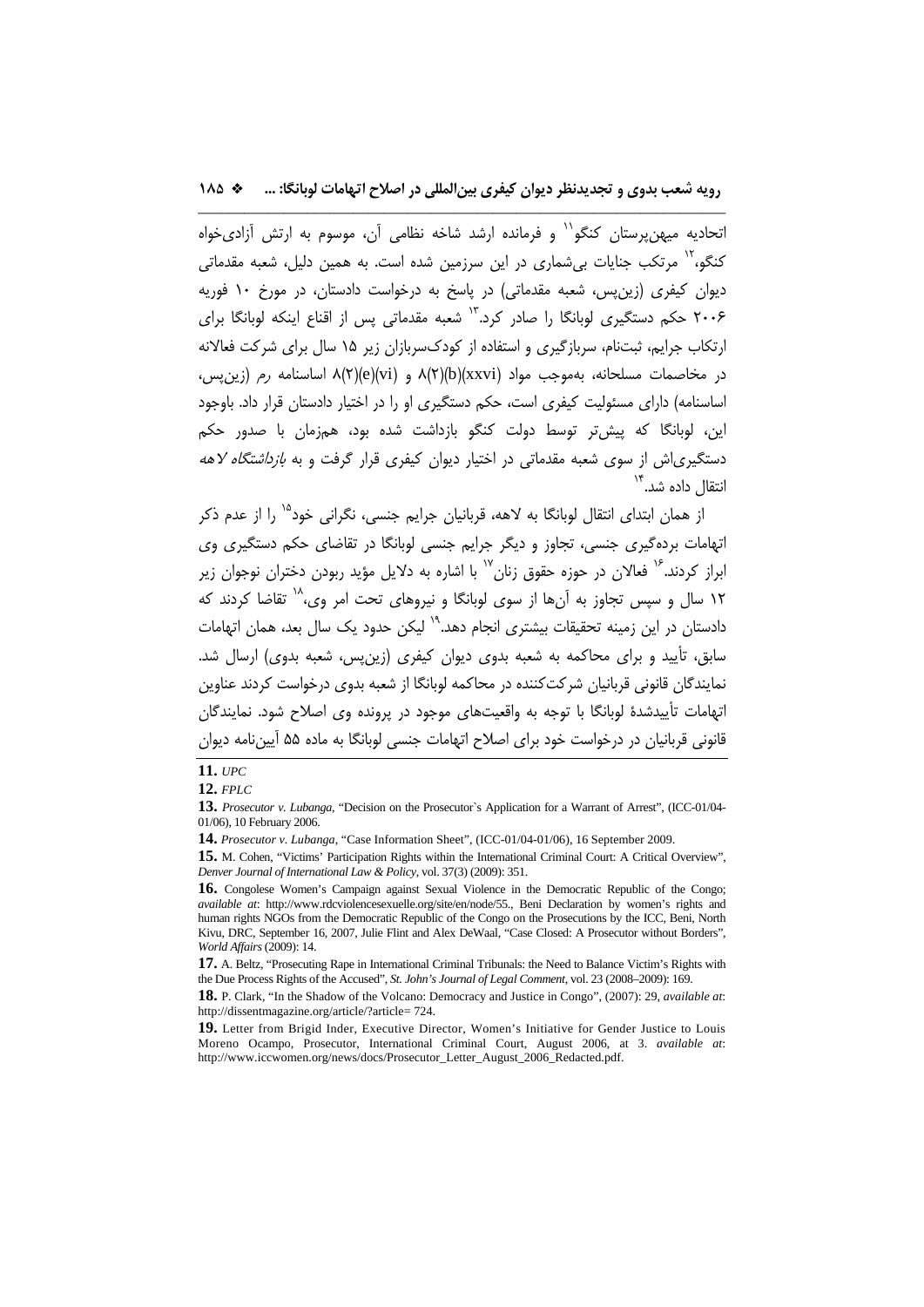كيفرى استناد كردند كه به شعبه بدوى اجازه مىداد اتهامات لوبانگا را بر اساس آن اصلاح كند.<sup>۲۰</sup> شعبه بدوي پس از بررسي دلايل قربانيان جرايم جنسي، متقاعد شد بايد عنوان قانوني اَعمال لوبانگا تغيير يابد.<sup>۲۱</sup> اين رويكرد شعبه بدوى به معناى تغيير اتهامات لوبانگا در مرحله محاكمه وى بود.

\_\_\_\_\_\_\_\_\_\_\_\_\_\_\_\_\_\_\_\_\_\_\_\_\_\_\_\_\_\_\_\_\_\_\_\_\_\_\_\_\_\_\_\_\_\_\_\_\_\_\_\_\_\_\_\_\_\_\_\_\_\_\_\_\_\_\_\_

درحاليكه دادستان تلاش ميكرد صرفاً اتهامات جرايم جنگي لوبانگا شامل ثبتنام، سربازگيري و استفاده از كودكسربازان در مخاصمات مسلحانه را به مجازات نزديك سازد، شعبه بدوي ميخواست جرايم جنسي لوبانگا را نيز مشمول محاكمه و مجازات قرار دهد. لذا شعبه بدوی، قرار «تغییر عنوان قانونی وقایع» پرونده *لوبانگا* را در مورخ ۱۴ ژوئیه ۲۰۰۹ صادر<sup>۲۲</sup> کرد. طرفين از اين قرار، تقاضاي تجديدنظرخواهي كردند.<sup>7۳</sup> شعبه تجديدنظر ديوان كيفري (زين يس، شعبه تجديدنظر) در مورخ 8 دسامبر 2009 با استدلال اينكه تفسير شعبه بدوي از ماده 55 آيينiامه در تعارض با ماده (٩)٤١ اساسنامه است، اين قرار را نقض كرد.\*\* نقض قرار در شعبه تجديدنظر، واكنشهاي زياد فعالان حقوق بشر و طرفداران حقوق قربانيان جرايم لوبانگا برانگيخت؛ ضمن اينكه اين اولين پروندة پيش روي ديوان كيفري بود كه مفاد نظري اساسنامه و ديگر مقررات ديوان كيفري را به آزمون عملي گذاشته بود.

اين نوشتار در صدد است كه با بررسي و تحليل رويه شعبه بدوي، استدلالهاي دادستان و متهم و رويهقضايي شعبه تجديدنظر در رابطه با ماده 55 آييننامه و تعارض احتمالي آن با مواد (2)74 و (9)61 اساسنامه و ديگر مقررات ديوان كيفري به جمعبندي دقيق و نهايي از عملكرد

**<sup>20.</sup>** *Prosecutor v. Lubanga*, "Joint Application of the Legal Representatives of the Victims for the Implementation of the Procedure under Regulation 55 of the Regulations of the Court", (ICC-01/04- 01/06), 22 May 2009, (Hereinafter; Joint Application of the Legal Representatives of the Victims).

**<sup>21.</sup>** K. Ambos and D. Miller, "Structure and Function of the Confirmation Procedure before the ICC from a Comparative Perspective", *International Criminal Law Review*, vol. 7 (2007): 335.

**<sup>22.</sup>** *Prosecutor v. Lubanga*, "Decision Giving Notice to the Parties and Participants that the Legal Characterization of the Facts May Be Subject to Change in Accordance with Regulation 55(2) of the Regulations of the Court", (ICC-01/04-01/06), 14 July 2009., (Hereinafter; Decision on Legal Characterization).

**<sup>23.</sup>** *Prosecutor v. Lubanga*, "Prosecution's Document in Support of Appeal against the 'Decision Giving Notice to the Parties and Participants that the Legal Characterization of the Facts May Be Subject to Change in Accordance with Regulation 55(2) of the Regulations of the Court' and Urgent Request for Suspensive effect", (ICC-01/04-01/06), 14 September 2009; and also: *Prosecutor v. Lubanga*, "Defence Appeal against the Decision of 14 July 2009 entitled "Decision Giving Notice to the Parties and Participants that the Legal Characterisation of the Facts May Be Subject to Change in Accordance with Regulation 55(2) of the Regulations of the Court", (ICC-01/04-01/06), 10 September 2009; and also: *Prosecutor v. Lubanga*, "Observations from the Legal Representatives of the Victims in Response to the Documents Filed by the Prosecution and the Defence in Support of their Appeals against the Decision of Trial Chamber I of 14 July 2009", (ICC-01/04-01/06), 23 October 2009.

**<sup>24.</sup>** *Prosecutor v. Lubanga*, "Judgment on the Appeals of Mr. Lubanga Dyilo and the Prosecutor against the Decision of Trial Chamber I of 14 July 2009 Entitled "Decision Giving Notice to the Parties and Participants that the Legal Characterisation of the Facts May Be Subject to Change in Accordance with Regulation 55(2) of the Regulations of the Court", (ICC-01/04-01/06 OA 15 OA 16), 8 December 2009., (Hereinafter; Lubanga Appeals Decision).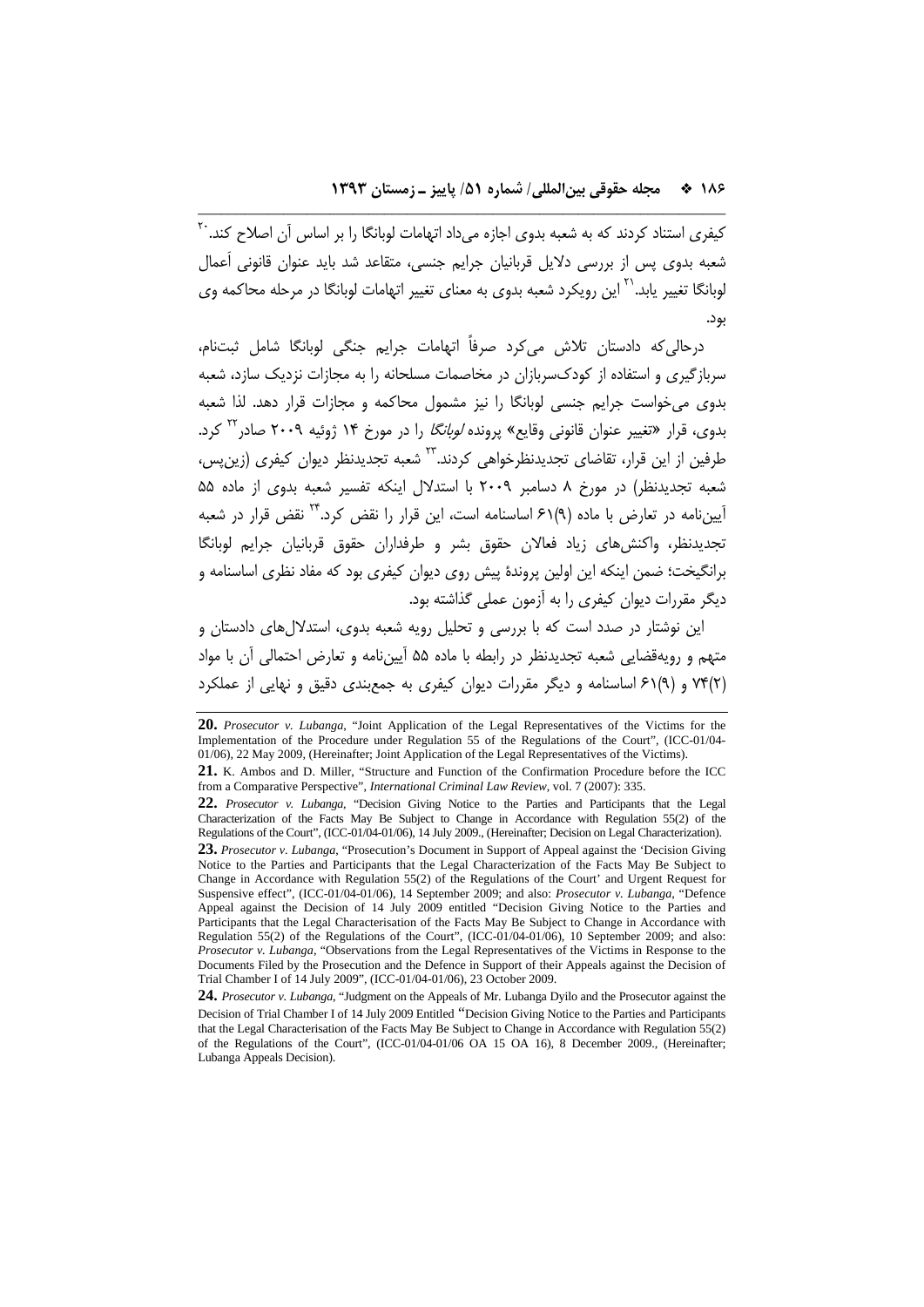ديوان كيفري بينالمللي در رابطه با تغيير اتهامات در مرحله محاكمه متهم دست يابد.

**.1 منشأ و ماهيت ماده 55 آييننامه ديوان و رابطه آن با مفاد اساسنامه رم**  دادستان بهموجب مقررات اساسنامه رم، صلاحيت انحصاري تعيين اتهامات را براي رسيدگي در جلسه تأييد اتهامات ديوان كيفري پس از انجام تحقيقات بر عهده دارد. اين صلاحيت تا مرحله محاكمه نيز ادامه دارد مگر اينكه دادستان، اتهامات را استرداد كند. لذا شعبه مقدماتي ديوان، حق دخالت مستقيم در تغيير يا اصلاح اتهامات را ندارد. اگرچه وضعيتهايي در اساسنامه پيشبيني شده است كه ممكن است اتهامات در اين وضعيتها، ولو پس از طي مرحله جلسه تأييد اتهام، دستخوش تغيير شود، كليه اين موارد، حاكي از واگذاري مسئوليت انحصاري تعيين اتهامات، اصلاح و استرداد آن به دادستان است.<sup>۳۵</sup>

بر اساس صلاحیت ناشی از ماده (۱)۵۲ اساسنامه،<sup>۲۶</sup> قضات دیوان کیفری در مه ۲۰۰۴ آييننامهاي تصويب كردند كه تا حدودي اين صلاحيت دادستان را از بين برد. در ابتدا تصور اين بود كه اين آييننامه در چارچوب مقررات اساسنامه، تنظيم و تصويب شده است. اين باور، ناشي از مقررات ماده (1)52 اساسنامه بود. ماده (1)52 اساسنامه تصريح كرده است كه آييننامه ديوان بايد منطبق با مقررات اساسنامه و قواعد آيين دادرسي و ادله ديوان كيفري باشد. باوجود اين، بعدها مشخص شد كه هيچيك از مقررات اساسنامه و قواعد آيين دادرسي و ادله، مبناي حقوقي تنظيم و تصويب اين آييننامه قرار نگرفتهاند. در اين شرايط، اين احتمال قوت گرفت كه ممكن است در رويه عملي آتي ديوان، برخي از مواد اين آييننامه ازجمله ماده 55 آن، ساختار اتهامات اثباتشده بر اساس مقررات اساسنامه و قواعد آيين دادرسي را به چالش بكشاند.

ماده 55 آييننامه كه دربرگيرنده 3 بند است (كه بند سوم آن 2 جزء دارد)، هيچ مبنايي در اساسنامه ندارد. بند ١ ماده ۵۵ آيينiامه <sup>٢٧</sup> براي تغيير عنوان قانوني وقايع جرايم مشمول مواد ۶، 7 و 8 اساسنامه يا نحوه مشاركت متهم در جرم بر اساس مواد 25 و 28 اساسنامه بهكار گرفته ميشود. بنابراين ماده 55 آييننامه، نهتنها براي جرايم تحت صلاحيت ديوان مانند نسلكشي،

**<sup>25.</sup>** D. Jacobs, "A Shifting Scale of Power: Who Is in Charge of the Charges at the International Criminal Court?", in William A Schabas et al. (eds), *The Ashgate Research Companion to International Criminal Law: Critical Perspectives*, Ashgate Research Companion (2013): 211.

**<sup>.26</sup>** ماده (1)52 اساسنامه: «قضات بر اساس اين اساسنامه و قواعد دادرسي و ادله، آييننامه موردنياز براي انجام وظايف روزمره ديوان را با اكثريت مطلق آرا تصويب خواهند كرد ...». محمدنسل، غلامرضا؛ مجموعه مقررات ديوان بينالمللي كيفري، چاپ دوم، دادگستر، ،1391 ص .298

<sup>.</sup>**27** بند 1 ماده 55 آييننامه: «1) شعبه بدون افزايش وقايع و شرايط بيانشده در كيفرخواست و اصلاحات بعدي آن ميتواند در رأي خود بر اساس ماده 74 اساسنامه، عنوان قانوني وقايع را براي مطابقت با جرايم بر اساس مواد ،6 7 و 8 يا براي مطابقت با نوع مشاركت متهم بر اساس مواد 25 و 28 اساسنامه اصلاح نمايد ...».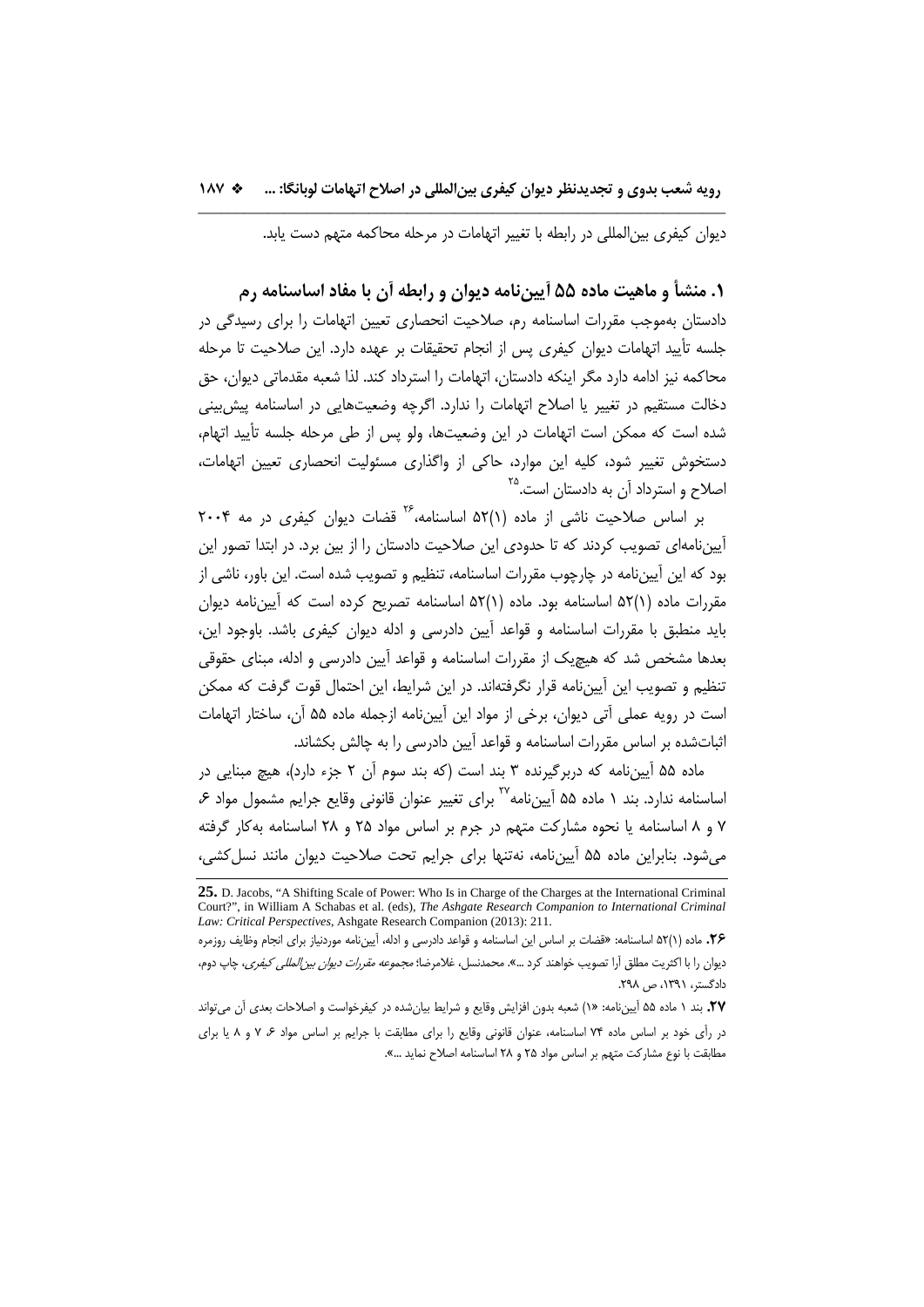جرايم عليه بشريت و جرايم جنگي بهكار ميرود، بلكه براي تغيير نوع مسئوليت قيدشده در كيفرخواست نيز كاربرد دارد. اين به آن معنا است كه ديوان در رابطه با ماهيت جرم ادعايي به اندازه تصحيح وصف قانوني نوع رابطه ميان جرم و عامل آن داراي صلاحيت است. ازاينرو، قضات ممكن است برحسب بند 1 ماده 55 آييننامه در رأي نهايي ديوان، صادرشده به استناد ماده (٢)٧۴ اساسنامه $^{\wedge}$  وصف قانوني وقايع را تغيير دهند. باوجود اين، بند ٢ ماده ٧۴ اساسنامه ميان «اتهامات» و «وقايع و شرايط بيانشده در اتهامات» تمايز قائل شده است. لذا شعبه بدوي، محدود به وقايع و شرايط قيدشده در كيفرخواست است و درنتيجه نبايد «وقايع يا شرايط جديدي» را به كيفرخواست اضافه نمايد. بااينحال اگر توصيف جديدي در وقايع و شرايط كيفرخواست، توجيه داشته باشد، قاضي ميتواند به استناد ماده 55 آييننامه، دليل ارائهشده در طول دادرسي را براي تغيير عنوان قانوني جرم، مدنظر قرار دهد.

\_\_\_\_\_\_\_\_\_\_\_\_\_\_\_\_\_\_\_\_\_\_\_\_\_\_\_\_\_\_\_\_\_\_\_\_\_\_\_\_\_\_\_\_\_\_\_\_\_\_\_\_\_\_\_\_\_\_\_\_\_\_\_\_\_\_\_\_

مقررات بند ۲ ماده ۵۵ آيينiامه<sup>۲۹</sup> بر اساس اصل برابری سلاحها<sup>۳۰</sup> و با هدف تأمين طرفها (دادستان، متهم و قربانيان) با اطلاعات برابر راجع به تغييرات احتمالي و فرصت ارائه اظهارات خود راجع به تغيير ادعايي در اتهامات متهم تصويب شده است تا اينكه بهمحض اراده ديوان بر تغيير اتهامات، هر دو طرف از اين اراده مطلع شوند و فرصت برابر براي ارائه نقطهنظرات يا 'عتراض خود داشته باشند.`<sup>۳</sup> مقررات بند ۳ ماده ۵۵ آييننامه<sup>۳۲</sup> با تأكيد بر حقوق متهم، به تشريح جزئيات بند ٢ ماده ۵۵ آيينiمه ميپردازد. جزء (الف) بند ٣ به ماده (b)(١)(٢٧ اساسنامه أن اشاره

**.29** بند 2 ماده 55 آييننامه: «... 2) اگر در جريان محاكمه، در هر زماني براي ديوان مشخص شود كه عنوان قانوني وقايع، قابل تغيير است، بايد آن را به اطلاع طرفين برساند و مدارك را استماع نمايد. شعبه بايد در زمان مناسبي از دادرسي، به طرفين، فرصت ارائه اظهارات شفاهي يا كتبي را بدهد. ديوان ميتواند جلسه استماع را به تأخير بيندازد تا اطمينان حاصل شود كه طرفين، زمان و امكانات كافي براي آمادگي مؤثر داشته باشند، يا در صورت نياز، ميتواند دستور برگزاري جلسه استماع براي بررسي كليه موضوعات مرتبط با تغيير پيشنهادي را صادر كند ...».

**.30** آشوري، محمد، آيين دادرسي كيفري، جلد دوم، چاپ نهم، سمت، ،1385 ص .69

**.32** بند 3 ماده 55 آييننامه: «... 3) در رابطه با بند ،2 شعبه بايد مخصوصاً مطمئن شود كه متهم: الف) زمان و امكانات كافي براي آمادگي مؤثر جهت دفاع از خود مطابق بند (ب) پاراگراف 1 ماده 67 اساسنامه را در اختيار دارد و...».

**<sup>.28</sup>** ماده (2)74 اساسنامه: «... 2) رأي شعبه بدوي مبتني بر ارزيابي ادله و مجموع رسيدگيها خواهد بود. رأي صادره نبايد خارج از حدود واقعيات و اوضاعواحوال بيانشده در كيفرخواست يا اصلاحات بعدي آن باشد. ديوان ميتواند رأي خود را فقط بر مبناي دلايل ارائهشده و مطرحشده نزد ديوان در طول دادرسي صادر نمايد ...».

**<sup>31.</sup>** C., Stahn, "Modification of the Legal Characterization of Facts in the ICC System: A Portrayal of Regulation 55", *Criminal Law Forum*, vol. 16 (2005): 27.

**<sup>.33</sup>** ماده (b)(1(67 اساسنامه: «... ب) وقت كافي و امكانات لازم را براي تدارك دفاع و ارتباط آزادانه و محرمانه با وكيل مدافعي كه خود انتخاب كرده است در اختيار داشته باشد؛ ...».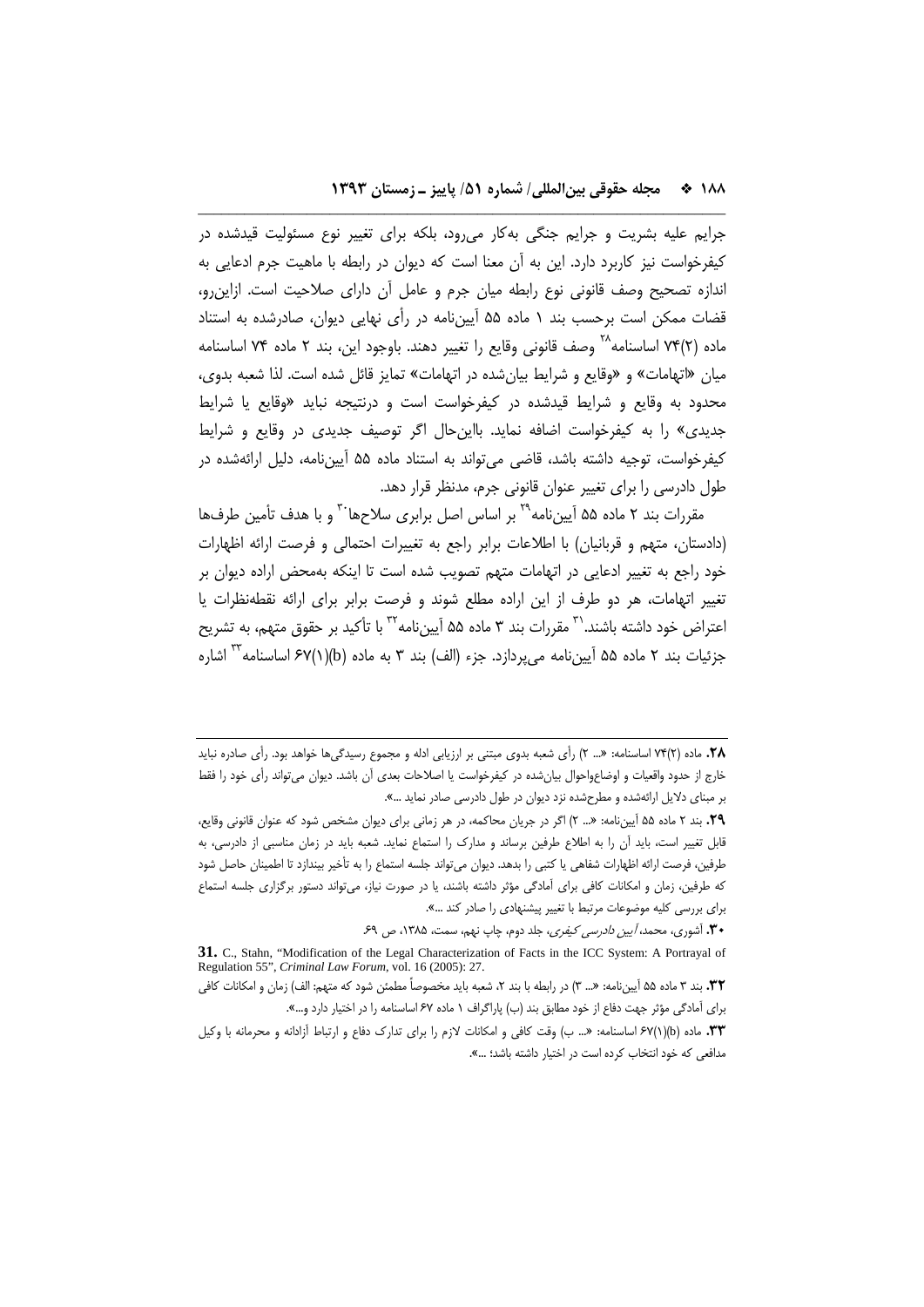مي كند تا حقوق متهم را براي برخورداري از دادرسي عادلانه و بي طرفانه <sup>۳۲</sup> از طريق اختصاص «زمان و امكانات كافي براي آمادگي مؤثر متهم براي دفاع از خود» تضمين كند. جزء (ب) بند 3 با استناد به نص ماده (e)(١)/۶٧ اساسنامه، ``` به فرصت متهم براي بررسي مجدد اظهارات شاهد قبلي، دعوت از شاهد جديد يا ادله ديگر تصريح دارد. ماده 55 آييننامه بهصراحت محدوديتهايي را براي ديوان كيفري در تغيير عنوان قانوني وقايع ايجاد ميكند؛ درحاليكه قضات ممكن است با تغيير كيفيت وقايع در رابطه با جرايم و تشريفات آن اتخاذ تصميم نمايند، ولي ميزان تغيير نبايد از محدوده وقايع و شرايطي كه دادستان در كيفرخواست توصيف كرده، فراتر رود. حتي لازم است ديوان كيفري با اثبات اينكه تغيير ادعايي در چارچوب وقايع و شرايط صورت گرفته است، تصميم خود را توجيه كند چرا كه هدف آييننامه، تضمين رعايت اصل برابري سلاحها در راستاي تأمين حقوق متهم است.

با اين اوصاف، فلسفه ماده 55 آييننامه در اين است كه كارآيي قضايي ديوان را گسترش دهد تا قضات بتوانند با توسل به اين ماده، خلأهاي قانوني را پر كنند. ممكن است اين خلأها به متهم اجازه دهد به لحاظ عدم تناسب اتهامات با دلايل دادستان، از مجازات براي اتهامات واقعي شانه خالي كند. فرايند پيشبينيشده در ماده 55 آييننامه باعث ميشود هزينه مختومهكردن پرونده فعلي و ايجاد پرونده جديد براي دربرگرفتن اتهامات واقعي منتفي شود. اگر اين امكان براي تغيير عنوان اتهام در اختيار ديوان نباشد، ديوان چارهاي جز اين ندارد كه متهم را در پرونده حاوي اتهامات غيرمنطبق با دلايل، به دليل فقدان دليل مؤيد اتهام، تبرئه كند؛ سپس دادستان مجبور باشد كه پرونده جديدي عليه متهم با عنوان اتهام متناسب با دلايلِ از قبل جمعآوريشده، پيش روي ديوان بگشايد. ممكن است اين فرايند، سالها به طول انجامد و هزينههاي گزافي را به ديوان كيفري و دادسرا تحميل كند؛ صرفنظر از اينكه ممكن است مختومهشدن پرونده اول، منجر به آزادي متهم و غيرقابلدسترسبودن وي براي بازگشايي پرونده جديد باشد چرا كه دلايل جمعآوريشده، مؤيد اتهام مندرج در كيفرخواست نيست. عليرغم اينكه براي ديوان محرز است كه وي مرتكب جرائمي شده است كه رسيدگي به آنها در صلاحيت ديوان است، ديوان مجبور است او را به لحاظ فقدان دلايل متناسب با اتهام مطرحشده (اتهام غيرمنطبق با دلايل موجود) تبرئه و آزاد كند. تحت اين شرايط، كليه زحمات صورتگرفته در تحقيق و تعقيب متهم

**<sup>.34</sup>** آشوري، محمد؛ «نگاهي به حقوق دفاعي متهم در حقوق اساسي و قانون آيين دادرسي دادگاههاي عمومي و انقلاب در امور كيفرى»، *مجله مجتمع آموزش عالي قم*، ش ٣، ١٣٧٨، ص ١٢٣.

**<sup>.35</sup>** ماده (e)(1(67 اساسنامه: «... ه) رأساً يا توسط شخصي ديگر از شهود طرف مقابل سؤال كند و مطابق همان شرايطي كه شهود مخالف او داشتهاند، شهود موافق خود را در جلسه دادرسي حاضر كند و از آنها سؤال كند. متهم همچنين حق دارد كه دلايل تبرئهكننده اقامه نمايد و مدارك قابلقبول ديگر بر اساس اين اساسنامه ارائه كند؛ ...».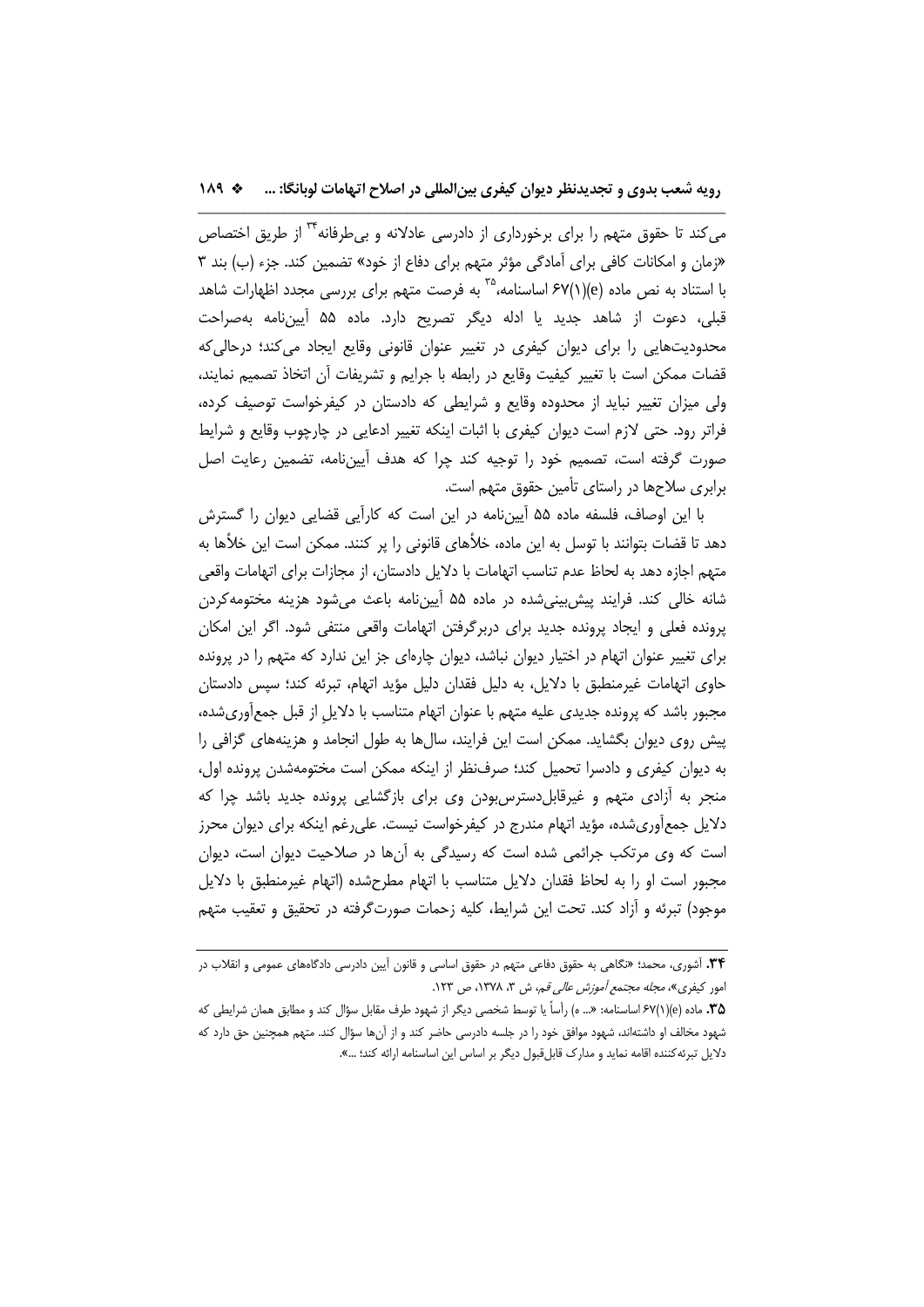در پرونده اول، منجر به نتيجه نيست و دادستان بايد براي حصول نتيجه، مجدداً از ابتدا شروع كند.

\_\_\_\_\_\_\_\_\_\_\_\_\_\_\_\_\_\_\_\_\_\_\_\_\_\_\_\_\_\_\_\_\_\_\_\_\_\_\_\_\_\_\_\_\_\_\_\_\_\_\_\_\_\_\_\_\_\_\_\_\_\_\_\_\_\_\_\_

بااينهمه محتويات ماده 55 آييننامه برخلاف محتويات اساسنامه و ديگر مقررات ديوان كيفري است. مقررات اين ماده، اختياراتي به قضات ميدهد كه اين اختيارات در اساسنامه، متعلق به دادستان است. به بيان ديگر، محتويات اين ماده، قضات را در نقش دادستان مينشاند كه اين وضعيت برخلاف تفكيك اختيارات قضات و دادستان در اساسنامه است. اصلاح اتهامات بر اساس ماده (۹)۶۱ اساسنامه<sup>۳۶</sup> از اختيارات توأم با تشريفات قانوني دادستان است كه اين تشريفات براي رعايت مؤلفههاي دادرسي عادلانه در حق متهم پيشبيني شده است. مهمترين اين تشريفات، تجديد جلسه تأييد اتهام است. دادستان موظف است بهمحض اصلاح اتهامات، درخواست جلسة تأييد اتهام نمايد. با رعايت اين شرط، اصلاح اتهام به معناي شروع مجدد فرايند رسيدگي به اتهامات از ابتدا است و اين به معناي شروع حقوق دفاعي متهم براي بار دوم در قبال اتهامات جديد است. لذا اصلاح كيفرخواست از سوي ديوان كيفري، ناقض مؤلفههاي حقوق دفاعي متهم است چرا كه هر نوع اصلاح اتهام از سوي شعبه بدوي، راه را براي برگشت پرونده و شروع مجدد حقوق دفاعي متهم از مرحله تأييد اتهام (در شعبه مقدماتي) ميبندد و اين به معناي نقض مؤلفههاي دادرسي عادلانه متهم است. به همين دليل، قضات ديوان كيفري نبايد براي تغيير اتهامات متهم به ماده 55 آييننامه متوسل شوند.

در اين شرايط، شعبه رسيدگيكننده به اتهامات لوبانگا، به درخواست نمايندگان قانوني قربانيان جرايم جنسي، پذيرفت كه با توجه به دلايل مؤيد خشونتهاي جنسي، زمينه تغيير اتهامات را بهنحوي عليه لوبانگا ايجاد كند كه به جرايم جنسي وي نيز رسيدگي شود،<sup>۳۷</sup> علىرغم اينكه شعبه مقدماتي فقط اتهامات ثبتنام، سربازگيري و استفاده از كودكان زير 15 سال در مخاصمات مسلحانه را در پرونده *لوبانگا* تأييد كرده بود. دادستان ضمن تقاضاي تجديدنظرخواهي از اين رأي، استدلال كرد كه تفسير ديوان براي افزودن وقايع و شرايط به وقايع و شرايط توصيفشده از قبل در كيفرخواست در مرحله مقدماتي، اختيارات او را در اصلاح كيفرخواست نقض ميكند. متهم نيز در اعتراض به اين رأي استدلال كرد كه ديوان بهموجب اين تفسير به خود اجازه داده است كه وقايع و شرايطي را افزون بر وقايع و شرايط موجود در كيفرخواست وي

**37.** Decision on legal characterization

**<sup>.36</sup>** ماده (9)61 اساسنامه: «... 9) بعد از اينكه اتهامات از سوي شعبه مقدماتي تأييد شد و قبل از شروع محاكمه، دادستان ميتواند با تجويز شعبه مقدماتي و پس از ابلاغ به متهم، اتهامات را اصلاح نمايد. اگر دادستان در صدد افزودن اتهامات اضافي يا جايگزيني آنها با اتهامات شديدتر باشد، بايد جلسه تأييد اتهامات، مجدداً تشكيل شود. پس از شروع محاكمه، دادستان ميتواند با تجويز شعبه مقدماتي، اتهامات را استرداد كند ...». محمدنسل؛ پيشين، ص .60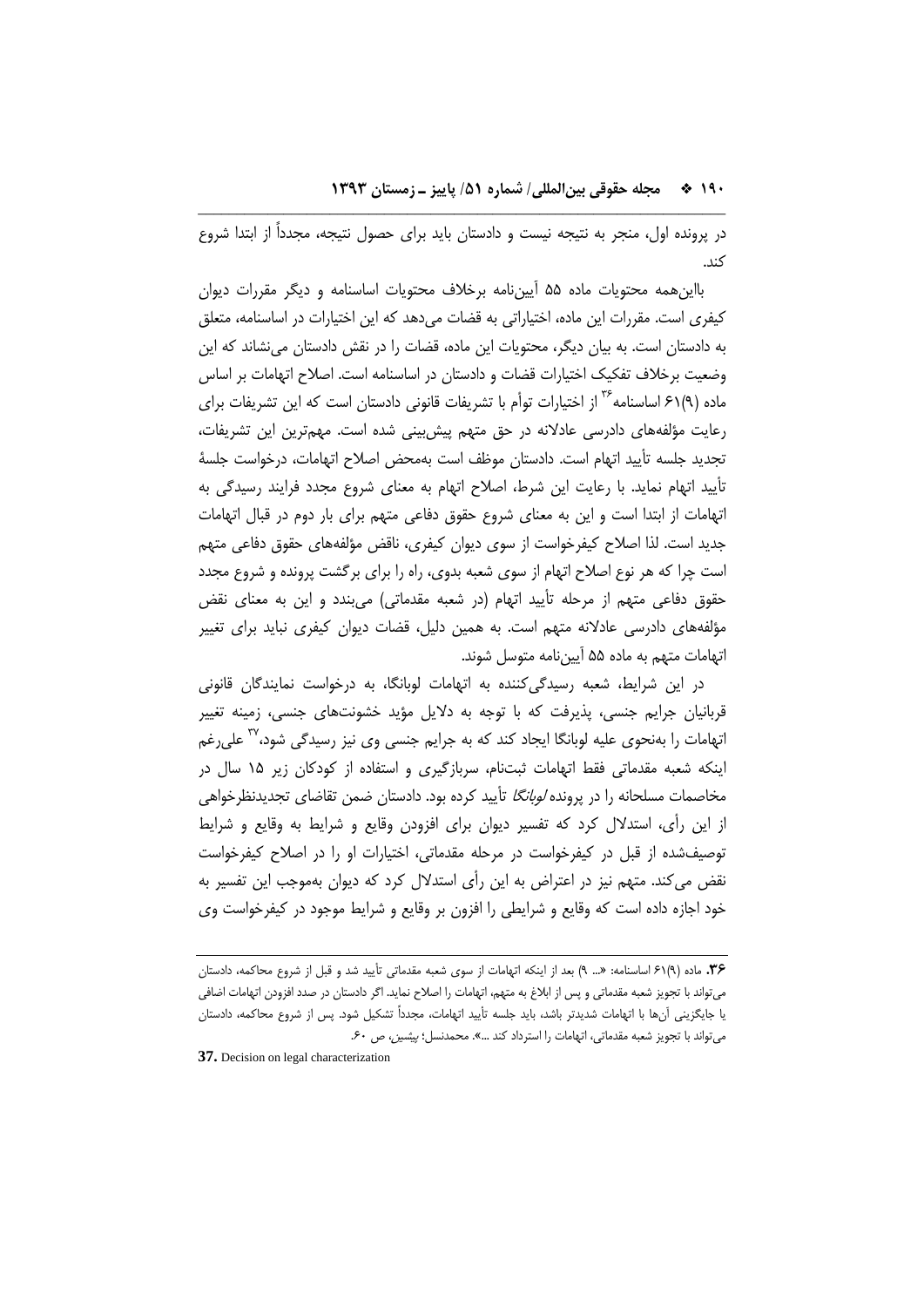مدنظر قرار دهد<sup>۳۸</sup> كه برخلاف اصل قانوني بودن و رعايت مؤلفههاي دادرسي عادلانه است.

## **.2 رويه شعبه بدوي و تفسيرهاي متفاوت از ماده 55 آييننامه**

شعبه بدوي در 26 ژانويه 2009 اولين جلسه محاكمه لوبانگا را با اظهارات مقدماتي دادستان شروع كرد.<sup>۳۹</sup> دادستان، دلايلي را در رابطه با نقش لوبانگا در تشكيلات نظامي تحت امر خود براي ثبتنام، سربازگيري و استفاده از كودكسربازان زير 15 سال در مخاصمات مسلحانه ارائه کرد.<sup>۴۰</sup> پس از شروع محاکمه، قربانيان جرايم جنسی وی با توسل به گزارشهای سازمان ملل و ديگر دلايلي كه مؤيد وقوع جرايم بردهگيري جنسي و ديگر رفتارهاي خشونتآميز جنسي از سوي لوبانگا بود، از شعبه بدوي تقاضا كردند عنوان قانوني وقايع در اين پرونده را بهنحوي تغيير دهد كه اين دسته از اتهامات لوبانگا را براى محاكمه و مجازات نيز دربرگيرد.<sup>۴۱</sup>

ديوان متعاقب اين درخواست، از طرفين تقاضا كرد كه ديدگاههاي خود را راجع به خواسته قربانيان مطرح كنند. دادستان، خواسته قربانيان را مشروط به اينكه اولا،ً در مراحل ابتدايي پرونده مطرح شود و ثانيا،ً از واقعيات و شرايط مؤيد اتهامات در كيفرخواست خارج نشود، امري ممكن تلقي كرد. دادستان تأكيد كرد ديوان حتي اگر نخواهد اتهامات را تغيير دهد، لازم است دلايل مؤيد رفتارهاي ضدبشري و خشونتآميز و همينطور، بردهگيري جنسي را در زمان تعيين مجازات مناسب براي لوبانگا مدنظر قرار دهد.<sup>۴۲</sup> متهم در واكنش به درخواست قربانيان، ضمن ارائه تفسيري مضيق از ماده 55 آييننامه، استدلال كرد كاربرد ماده 55 آييننامه، محدود به مواردي است كه اشكالي حقوقي در طبقهبندي وقايع وجود داشته باشد كه ديوان بخواهد عنوان قانوني وقايع را براي مطابقت با جنايات اصلاح نمايد.<sup>٢٣</sup> در غير اين صورت، هر نوع تغيير اتـهام، مستلزم صدور اصلاحيه كيفرخواست است كه بايد قبل از شروع محاكمه و توسط دادستان صورت گيرد تا اينكه حقوق وي حفظ شود، ازجمله اينكه جلسه مجددي براي تأييد اتهامات جديد وي برگزار

**<sup>38.</sup>** *Prosecutor v. Lubanga*, "Prosecution's Submissions to Trial Chamber's Clarification and Further Guidance to Parties and Participants in Relation to the 'Decision giving notice to the parties and participants that the legal characterization of the facts may be subject to change in accordance with Regulation 55(2) of the Regulations of the Court", (ICC-01/04-01/06-2095), 31 August 2009, para 5.

**<sup>39.</sup>** *Prosecutor v. Lubanga*, "Trial Transcript", (ICC-01/04-01/06), 26 January 2009.

**<sup>40.</sup>** *Prosecutor v. Lubanga*, "Trial Transcript", (ICC-01/04-01/06), 14 July 2009.

**<sup>41.</sup>** Joint Application of the Legal Representatives of the Victims, para. 23.

**<sup>42.</sup>** *Prosecutor v. Lubanga*, "Prosecution's Response to the Legal Representatives' "Demand conjointe des représentants légaux des victimes aux fins de mise en oeuvre de la procédure en vertu de la norme 55 du Règlement de la Cour", (ICC-01/04-01/06-1918), 29 May 2009, para. 17.

**<sup>43.</sup>** *Prosecutor v. Lubanga*, "Defence Response to the 'Joint Application of the Legal Representatives of the Victims for the Implementation of the Procedure under Regulation 55 of the Regulations of the Court' of 22 May 2009 and to the 'Prosecution's Response to the Legal Representatives' "Demande conjointe des représentants légaux des victimes aux fins de mise en oeuvre de la procédure en vertu de la norme 55 du Règlement de la Cour"' of 12 June 2009", (ICC-01/04-01/06-1975), 19 June 2009.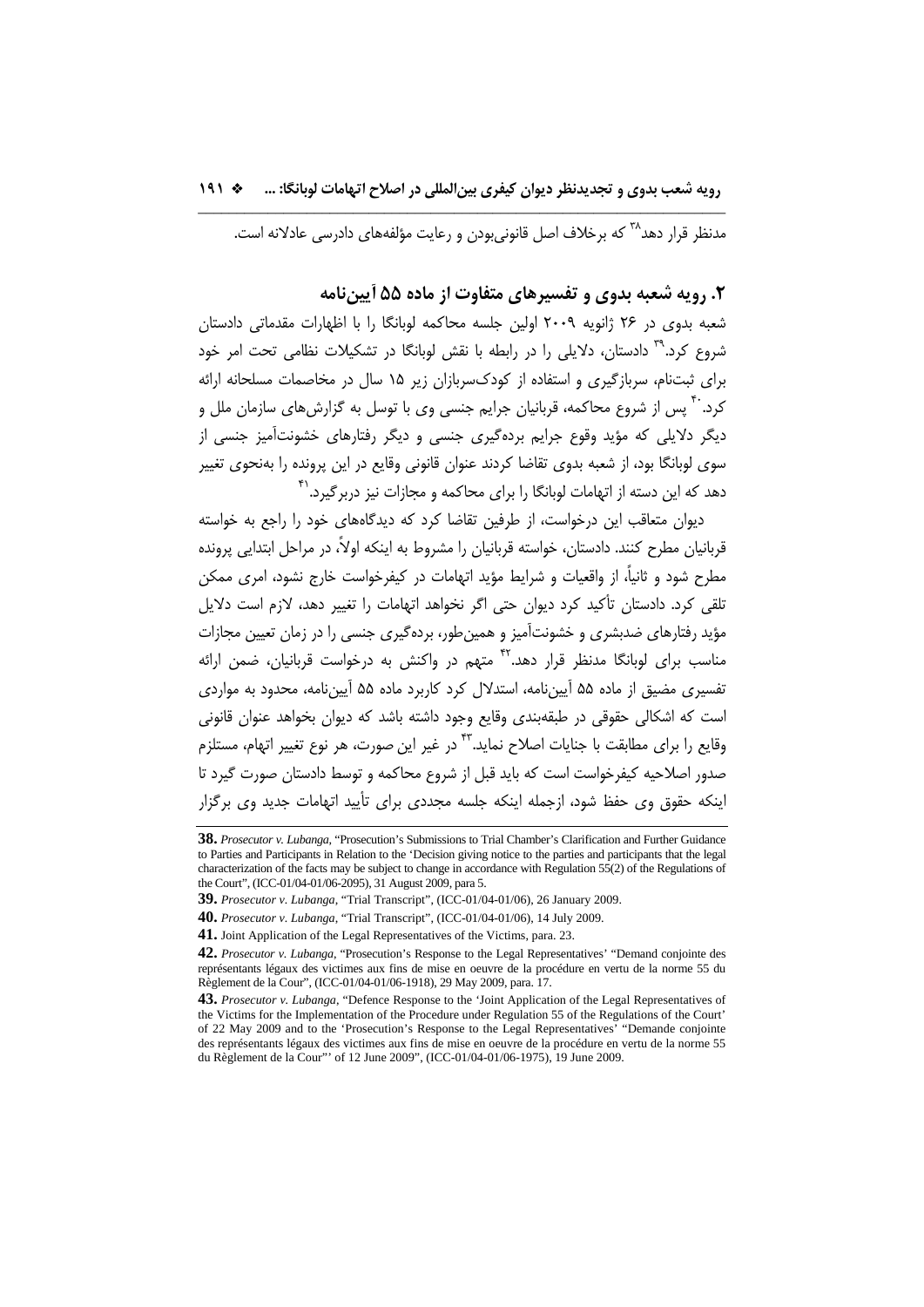شود و او فرصت اعمال حقوق دفاعي خود را از ابتدا در مقابل اتهامات جديد داشته باشد. لذا اگر شعبه بدوي بخواهد در نقش دادستان به اصلاح كيفرخواست بپردازد و در نقش شعبه مقدماتي آنها را تأييد كند و سپس به محاكمه وي بپردازد، حقوق دفاعي وي را نقض كرده است.

\_\_\_\_\_\_\_\_\_\_\_\_\_\_\_\_\_\_\_\_\_\_\_\_\_\_\_\_\_\_\_\_\_\_\_\_\_\_\_\_\_\_\_\_\_\_\_\_\_\_\_\_\_\_\_\_\_\_\_\_\_\_\_\_\_\_\_\_

شعبه بدوي پس از بررسي ادعاي قربانيان جرايم جنسي و دلايل مؤيد اين ادعاها، بدون توجه به دفاعيات دادستان و متهم در مورخ 14 ژوئيه 2009 به تغيير احتمالي اتهامات لوبانگا منطبق با واقعيات موجود در پرونده وي رأي داد. <sup>۴۴</sup> اين رأي به اين معنا بود كه بايد اتهامات جنسي مغفول مانده در كيفرخواست دادستان به ليست اتهامات لوبانگا اضافه شود. ليكن اين رأي با اكثريت مطلق صادر نشده بود. دو نفر (اكثريت) رأي موافق و يك نفر (اقليت) رأي مخالف صادر كردند. اختلاف اكثريت و اقليت قضات در آرا، خود ناشي از استدلال و تفسيرهاي متفاوت از ماده 55 آييننامه و تعارض احتمالي آن با مواد (2)74 و (9)61 اساسنامه بود.

## **2ـ.1 استدلال اكثريت**

مطابق اطلاعات ارائهشده از سوي نمايندگان قانوني قربانيان راجع به خشونت جنسي اعمالشده بر روي دختراني كه به اجبار در تشكيلات نظامي تحت امر لوبانگا سربازگيري شدهاند، اكثريت قضات شعبه بدوي اعلام كردند كه براي تغيير اتهامات لوبانگا ماده 55 آييننامه را بررسي میکنند.<sup>۴۵</sup> بر این اساس، عناوین قانونی وقایع صورتگرفته شامل بردهگیری جنسی بهعنوان جرم عليه بشريت،<sup>۴۶</sup> بردهگيري جنسي بهعنوان جرم جنگي در مخاصمات مسلحانه بين|لمللي،۴<sup>۷</sup> بردهگيري جنسي بهعنوان جرم جنگي در مخاصمات مسلحانه غيربين|لمللي،<sup>۴۸</sup> رفتار ضدبشري<sup>۴۹</sup> و رفتار خشونتآميز بهعنوان جرم جنگي<sup>. ۵</sup> خواهد بود كه بايد به اتهامات تأييدشدهٔ لوبانگا اضافه شوند.

اكثريت قضات اعلام كردند كه ديوان بر اساس بندهاي ،1 2 و 3 ماده 55 آييننامه صلاحيت دارد عنوان اتهامات را با توجه به دلايل موجود در پرونده *لوبانگا* تغيير دهد. ديوان مي *ت*واند در

**<sup>44.</sup>** Decision on legal characterization

**<sup>45.</sup>** *Prosecutor v. Lubanga*, "Clarification and Further Guidance to Parties and Participants in Relation to the "Decision Giving Notice to the Parties and Participants that the Legal Characterization of the Facts May Be Subject to Change in Accordance with Regulation 55(2) of the Regulations of the Court", (ICC-01/04-01/06-2093), 27 August 2009 (Hereinafter: Clarification and further guidance).

**<sup>.46</sup>** ن.ك: ماده (g)(1(7 اساسنامه رم.

**<sup>.47</sup>** ن.ك: ماده (xxii)(b)(2(8 اساسنامه رم.

**<sup>.48</sup>** ن.ك: ماده (vi)(e)(2(8 اساسنامه رم.

**<sup>.49</sup>** ن.ك: ماده (ii)(a)( 2(8 اساسنامه رم.

**<sup>.50</sup>** ن.ك: ماده(1)(c(8 اساسنامه رم.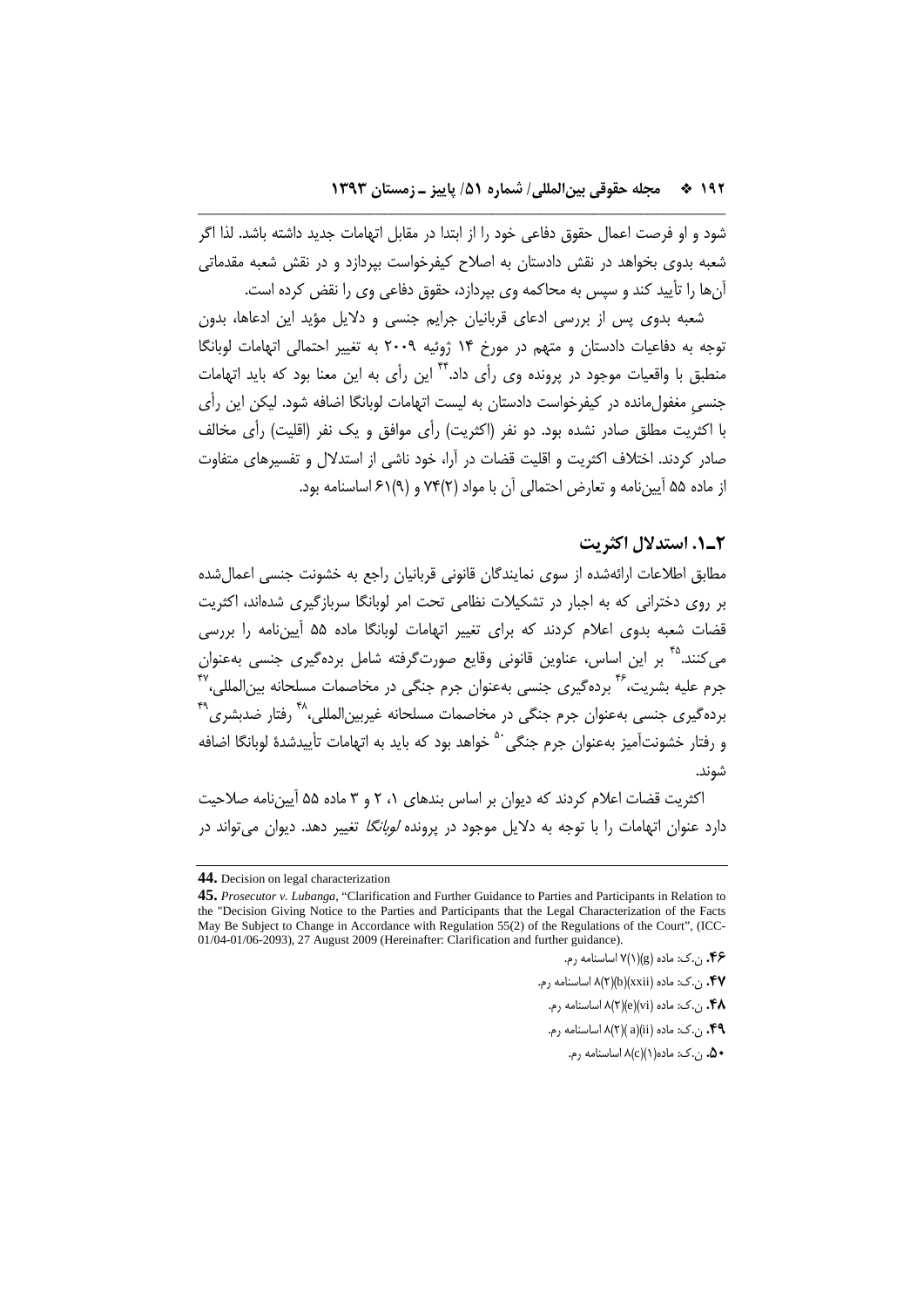زمان صدور رأي نهاييِ منطبق با دلايل و شرايط توصيفشده در اتهامات، عنوان قانوني آنها را تغيير دهد. باوجود اين، ديوان نبايد مفاد بند 1 ماده 55 آييننامه را با ديگر بندهاي آن درهمآميزد. بند 1 ماده 55 آييننامه به وصف الزامات رأي نهايي ديوان پرداخته است كه محدود به تغيير اتهامات بدون افزايش وقايع و شرايط و هر نوع اصلاح ديگر در اتهامات است، درحاليكه بند 2 محدوديتي از اين حيث ندارد. صرفنظر از اين تفاوت، محرك اصلي براي اقدام مطابق بند 2 ماده 55 آييننامه، تنها زماني ايجاد ميشود كه ديوان بخواهد اتهامات را بر اساس وقايع موجود در كيفرخواست تغيير دهد.

مطابق با تفسير اكثريت قضات، اگرچه ديوان بهموجب مقررات بند 2 از ماده 55 آييننامه از محدوديت «افزايش وقايع و شرايط» وصفشده در كيفرخواست فارغ است، درعينحال متوجه رعايت شرايط تصريحشده در بند 2 و 3 ماده 55 آييننامه است. اين شرايط، شامل زمان و منابع كافي براي آمادهشدن متهم و فرصت سؤال از شهود يا ارائه دليل در پاسخ به اتهامات جديد است. ازاينرو مطابق با نظر اكثريت، درحاليكه تغييرات اتهامات بر اساس بند 1 ماده 55 آييننامه در چارچوب دلايل اتهامزننده سابق صورت ميگيرد، اين محدوديت به اين معنا نيست كه دلايل يا شهود جديد قابل بررسي نيستند. فراخواندن شهود جديد يا ارائه دليل جديد براي تغيير اتهامات، تنها زماني مجاز است كه زمينه ايجاد اتهامات جديد مطرح شده باشد چرا كه مفاد بند 3 ماده 55 آييننامه، تغيير در عنوان اتهامات را مشروط به وجود دلايل جديد مؤيد اتهامات تغييريافته ميداند.<sup>۵۱</sup> ازاينرو، ارائه دلايل جديد يا بررسي مجدد دلايل سابق در مرحله محاكمه، مجوز تغيير در عنوان قانونى اتهامات است.<sup>٥٢</sup>

تحت اين شرايط، درخواست نمايندگان قربانيان، صرفاً به استناد دلايل مؤيد اتهامات پيشين لوبانگا مدنظر ديوان قرار مىگيرد و امكان تغيير عنوان اتهامات را فراهم مىكند.<sup>۵۳</sup> اين رويكرد به اين معنا است كه دلايل جديدي كه قربانيان پس از تأييد اتهامات فعلي لوبانگا ارائه كردند قابل بررسي نيست چرا كه ارائه دلايل جديد، مربوط به مراحل قبل از محاكمه است تا اينكه طرفين، متوجه واقعيت اتهامات باشند و در ضمن، حقوق متهم نيز در برخورداري از مؤلفههاي دادرسي عادلانه در دفاع از خود در برابر اتهامات جديد رعايت شود. ازاينرو ديوان لازم ميداند كه اتهامات لوبانگا با توجه به واقعيات موجود در كيفرخواست اصلاح شود بدون اينكه دليل جديدي به آن اضافه شود. لذا ماده 55 آييننامه از منظر اكثريت قضات ديوان، تنها مجوز لازم براي درنظرگرفتن ابعاد مغفولمانده در كيفرخواست است كه بايد در هر مرحلهاي از دادرسي امكان مدنظرقرارگرفتن آن وجود داشته باشد.

**<sup>51.</sup>** Clarification and further guidance, para. 31.

**<sup>52.</sup>** *Ibid*, para 30.

**<sup>53.</sup>** *Ibid*, para. 33.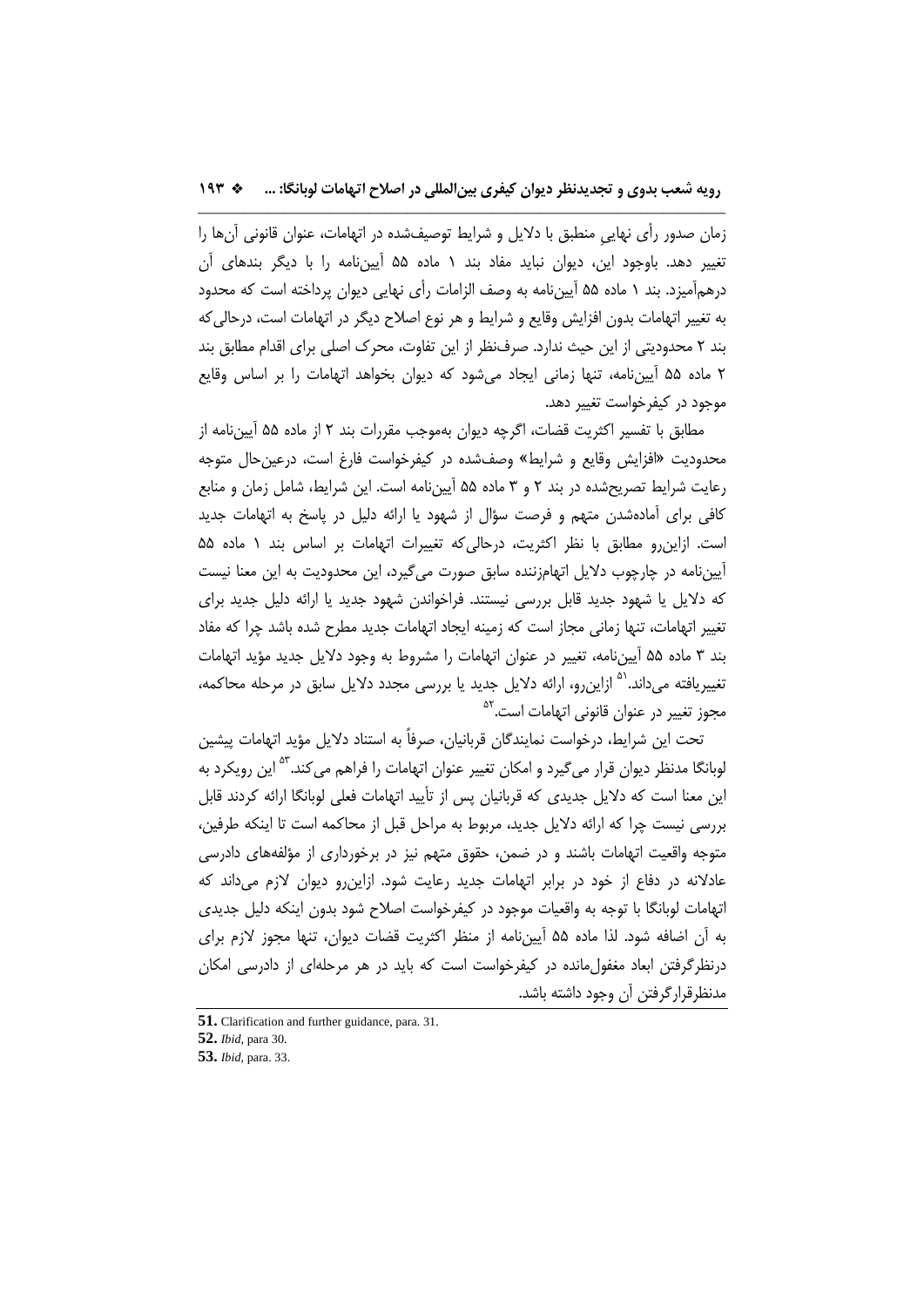## **2ـ.2 استدلال اقليت**

قاض*ی فلفورد* <sup>۵۴</sup> در ۱۷ ژوئیه ۲۰۰۹ مخالفت خود را با رأی مورخ ۱۴ ژوئیه اکثریت قضات اعلام کرد.<sup>۵۵</sup> او در قرائت از مواد (٢)۷۴ و (٩)۶۱ اساسنامه به اين نتيجه رسيد که اختيار تنظيم يا اصلاح اتهامات، منحصراً بر عهده شعبه مقدماتی است.<sup>۵۶</sup> همان طور که دادستان پس از تأييد اتهامات براي استرداد آنها نياز به مجوز شعبه مقدماتي دارد، به همين نحو اگر دادستان بخواهد اتهامات جديدي را به كيفرخواست اضافه كند، بايد جلسه تأييد اتهام ديگري را در شعبه مقدماتي <sup>57</sup> با رعايت قوانين لازم، پشت سر بگذارد.

\_\_\_\_\_\_\_\_\_\_\_\_\_\_\_\_\_\_\_\_\_\_\_\_\_\_\_\_\_\_\_\_\_\_\_\_\_\_\_\_\_\_\_\_\_\_\_\_\_\_\_\_\_\_\_\_\_\_\_\_\_\_\_\_\_\_\_\_

ماده (2)74 اساسنامه، شعبه بدوي را محدود به صدور رأي نهايي منطبق با دلايل و شرايط توصيفشده در كيفرخواست كرده است. هيچيك از مقرارت اساسنامه يا آييننامه ديوان، تصريح نكرده است كه قضات بتوانند به درخواست قربانيان يا حتي دادستان، اتهامات را تغيير دهند. تغيير عنوان قانوني وقايع بر اساس ماده 55 آييننامه، نبايد منجر به اصلاح اتهامات يا اضافهشدن اتهام، جانشيني اتهام يا استرداد اتهام شود چرا كه هريك از اين موارد، مشمول ماده (9)61 اساسنامه است<sup>۵۸</sup> و منحصراً از اين طريق داراي وجاهت قانوني است.

شعبه بدوي نبايد با استناد به ماده 55 آييننامه براي تغيير عنوان قانوني وقايع، به تغيير اتهامات بپردازد چرا كه تغيير عنوان قانوني جرايم،بدون تغيير اتهامات نيز امكانپذير است. اتهام داراي دو عنصر است: عنصر واقعي كه شامل بيان وقايع با ذكر زمان و مكان جرم ادعايي است و عنصر قانوني كه شامل عنوان قانوني وقايع است. اگر ديوان، تركيب عنصر قانوني يعني عنوان قانوني وقايع را تغيير دهد، درحاليكه اتهامات بر فرضيههاي وقايع سابق مبتني است، هيچ 'صلاح اتهامی صورت نگرفته است<sup>۵۹</sup> و هیچ دلیل جدیدی به دلایل سابق افزوده نشده است و درعينحال، خواستة قربانيان نيز تأمين شده است. اگر عنوان قانوني وقايع، عنصر اساسي اتهام نباشد، ارجاع بند 9 ماده 61 اساسنامه به «اتهامات شديدتر»، بيوجه است چرا كه در سطح محاكمه كيفري، شدت اتهام، ناشي از ماهيت جرم ادعايي، و نه نوع وقايعي است كه دادستان از آنها براي اثبات جرم استفاده م*ي ك*ند. <sup>.ع</sup>

**<sup>54.</sup>** Fulford

**<sup>55.</sup>** *Prosecutor v. Lubanga*, Minority Opinion on the "Decision Giving Notice to the Parties and Participants that the Legal Characterisation of Facts May Be Subject to Change in Accordance with Regulation 55(2) of the Regulations of the Court", (ICC-01/04-01/06), 17 July 2009., (Hereinafter; Minority opinion).

**<sup>56.</sup>** *Ibid*, para. 7.

**<sup>57.</sup>** *Ibid*, para. 13.

**<sup>58.</sup>** *Ibid*, para. 17.

**<sup>59.</sup>** *Ibid*, para. 26.

**<sup>60.</sup>** Allison Marsten Danner, "Constructing a Hierarchy of Crimes in International Criminal Law Sentencing", *Virginia Law Review*, vol. 87 (2001): 463.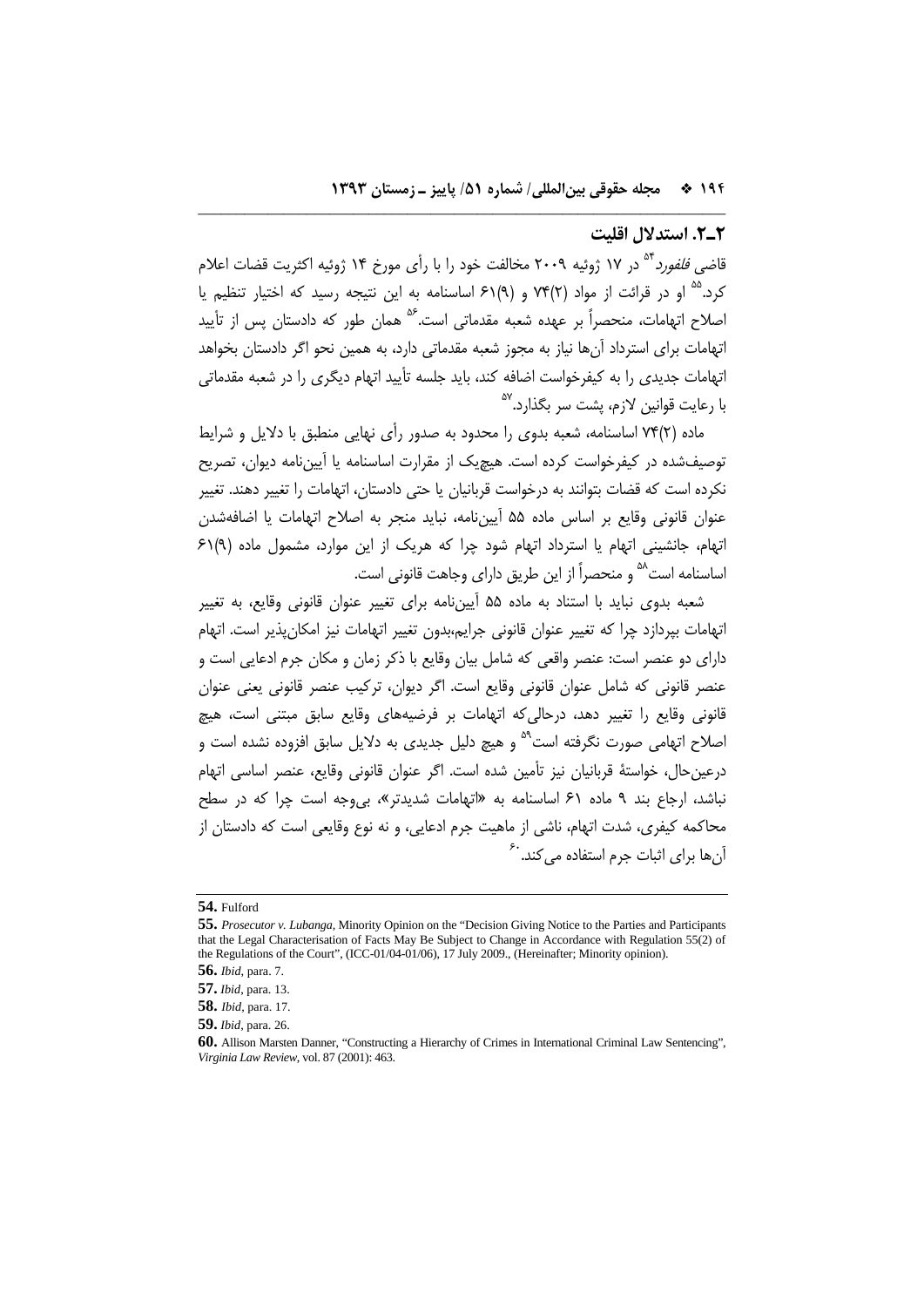ازاينرو اتهام، زماني ميتواند اصلاح شود كه وقايع و شرايط اصلاحشده، در تعارض با ماده 61 اساسنامه باشد. بند 5 ماده 61 اساسنامه از دادستان ميخواهد كه هر اتهامي را با ادله كافي مطرح نمايد تا جهات اساسي را براي باور ارتكاب جنايتهاي مورد اتهام ايجاد نمايد. بند 6 ماده 61 اساسنامه نيز به همين نحو به تفكيك اتهامات از دلايل آن پرداخته است، به اين ترتيب كه متهم ممكن است اتهامات يا دلايل مؤيد آن را رد كند. بند 8 ماده 61 اساسنامه در عوض اشاره كرده است كه «درصورتيكه شعبه مقدماتي از تأييد اتهام، خودداري كند، دادستان از درخواست مجدد براي تأييد آن اتهام ممنوع نخواهد بود، مشروط بر اينكه درخواست وي، متكي به دلايل اضافي باشد». بند 7 ماده 61 اساسنامه از شعبه مقدماتي ميخواهد كه وجود ادله كافي براي ايجاد باور به وقوع جرايم اتهامي را تأييد كند. اگر دلايل ارائهشده، مؤيد جرم متفاوتي باشد كه در صلاحيت ديوان است، لازم است كه اتهام اصلاح شود. اگر شرايط بهنحوي رقم بخورد كه عنوان قانوني وقايع در مرحله تأييد اتهام، نيازمند اصلاح رسمي اتهام باشد، هيچ بعيد نيست كه همين شرايط در مرحله محاكمه نيز رخ دهد.

با اين اوصاف ممكن است تأييدنشدن اتهامات در شعبه مقدماتي، ناشي از ناتواني دادستان در اثبات مسئوليت متهم براي آن جرم خاص باشد. بنابراين هيچ بعيد نيست كه دادستان در زمان آمادهكردن پرونده، متوجه اتهامات جنسي لوبانگا بوده ولي بهخاطر نگراني از ناتواني در ارائه دلايل كافيِ مؤيد اتهام، از طرح اين اتهامات در كيفرخواست، صرفنظر كرده باشد. قاضي فلفورد با توجه به قواعد مرتبط با حقوق متهم، تأكيد ميكند كه كليتنگري به ماده 55 آييننامه در تعارض با ديگر قواعد حامي متهم است كه لازم ميداند اتهامات به نحو مشخص تعيين شود تا اینكه دائماً در معرض خطر تغییر و تبدیل نباشد<sup>۶۱</sup> چرا كه تفكیک بند ۱ از بند ۲ ماده ۵۵ آييننامه، منجر به ازدسترفتن تأمين حقوق بايسته متهم در اعمال ماده (2)55 آييننامه ميشود. از اين منظر براي اطمينان از اجراي بندهاي 2 و 3 ماده 55 آييننامه بايد به اجراي مقررات ذيل بند 1 مقيد بود تا اطمينان حاصل شود كه متهم با اشراف به جزئيات، دلايل و محتويات اتهامات، به آن نحوي كه در ماده (9)61 اساسنامه آمده است، فوراً از تغييرات اتهامات خويش مطلع شده است.

قاض*ي فلفورد،* مخالف چندبخشي كردن ماده ۵۵ آييننامه در تغيير عنوان قانوني وقايع است چرا كه از نظر او اگر بندهاي 2 و 3 از بند 1 مستقل و جداگانه فرض شود، متهم بايد از مطلعشدن و فرصت بررسي تغيير اتهام در رأي نهايي نيز محروم باشد كه اين وضعيت برخلاف آموزههاي حقوق بشر بينالمللي است. بنابراين از نظر او بايد ماده 55 اساسنامه بهعنوان يك

**<sup>61.</sup>** Minority opinion, para. 24.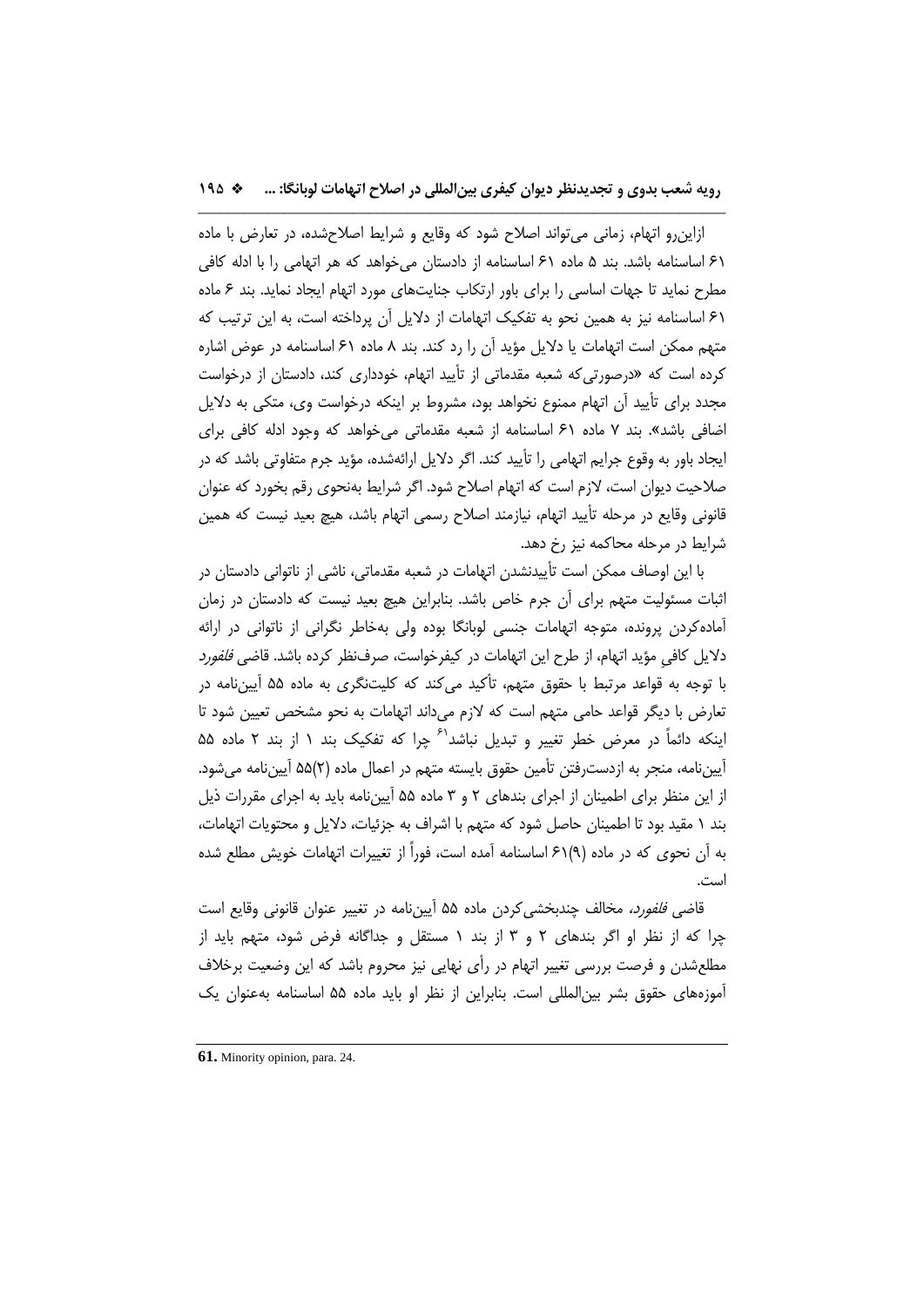مجموعه واحد در نظر گرفته شود.<sup>۶۲</sup> اگر ديوان، مجاز به تغيير عنوان قانوني اتهام، فراتر از دلايل و شرايط موجود در اتهامات سابق باشد، اين اقدام برخلاف نص ماده (2)74 اساسنامه است. ماده (2)74 اساسنامه تأكيد كرده است كه رأي ديوان نبايد فراتر از دلايل و شرايط توصيفشده در كيفرخواست و اصلاحيههاي بعدي آن باشد. بر اين اساس، تقاضاي نمايندگان قانوني قربانيان براي اصلاح اتهام، نادرست است. اتهامات جديد مدنظر قربانيان، مؤيد جرايم جديدي است كه ضروري است در مرحله مقدماتي، ابتدا نوع مسئوليت كيفري آن اثبات و سپس پيششرطهاي لازم براي اتكا به دلايل اضافي آن تأمين شود.

\_\_\_\_\_\_\_\_\_\_\_\_\_\_\_\_\_\_\_\_\_\_\_\_\_\_\_\_\_\_\_\_\_\_\_\_\_\_\_\_\_\_\_\_\_\_\_\_\_\_\_\_\_\_\_\_\_\_\_\_\_\_\_\_\_\_\_\_

# **.3 رويه شعبه تجديدنظر و الزامات دادرسي عادلانه**

شعبه بدوي، همزمان با درخواست تجديدنظرخواهي طرفين از رأي اكثريت قضات، ابتدا رأي مورخ ۱۴ ژوئيه ۲۰۰۹ را تشريح كرد.<sup>۶۳</sup> در اين رأى تشريحى، شعبه بدوى تلاش كرد نشان دهد چگونه اكثريت قضات به اين نتيجه رسيدهاند كه درخواست نمايندگان قانوني قربانيان جرايم جنسي براي تغيير عنوان قانوني اتهامات لوبانگا قابل پذيرش بوده است. شعبه بدوي سپس در 3  $^{\mathfrak{F}}$  سپتامبر ۲۰۰۹ به طرفين اجازه داد كه از رأى مورخ ۱۴ ژوئيه ۲۰۰۹ تقاضاى تجديدنظر كنند. <sup>65</sup> شعبه تجديدنظر در مورخ 8 دسامبر 2009 رأي شعبه بدوي را نقض كرد.

شعبه تجديدنظر در ابتدا ماده 55 آييننامه را همسو با معيارهاي حقوق بشر بينالمللي شناخت تا اينكه باوجود اين ماده، براي قانونمندكردن تشريفات تغيير عنوان قانوني اتهام، ديگر نيازي به توسل به اصول ديگر حقوق بين|لملل نباشد.<sup>26</sup> قضات شعبه تجديدنظر، توسل به اين ماده را نافي حقوق متهم ندانستند<sup>67</sup> چرا كه از منظر آنها و در راستاي تأمين حقوق دفاعي متهم، اعطاي فرصت و امكانات به او، بهصراحت در بندهاي 2 و 3 ماده 55 آييننامه پيشبيني شده است.

شعبه تجديدنظر درعينحال به اقدام شعبه بدوي در تفكيك بندهاي 2 و 3 از بند 1 ماده 55 آييننامه واكنش نشان داد. شعبه تجديدنظر استدلال كرد اين اقدام، اثر خود را در رأي نهايي نشان ميدهد كه باعث ميشود دلايلي كه در كيفرخواست توصيف نشدهاند، مستند رأي ديوان قرار گيرند. شعبه تجديدنظر حتي تلاشهاي شعبه بدوي را در تشريح براي محدودكردن ابعاد وقايع مدنظر براي تغيير عنوان قانوني اتهامات در مورخ 27 اوت 2009 نپذيرفت و اظهار داشت

**<sup>62.</sup>** *Ibid*, para. 27.

**<sup>63.</sup>** Clarification and further guidance, para. 5.

**<sup>64.</sup>** *Prosecutor v. Lubanga*, (ICC-01/04-01/06-2107), 3 September 2009.

**<sup>65.</sup>** Lubanga Appeals Decision

**<sup>66.</sup>** *Ibid*, para. 80.

**<sup>67.</sup>** *Ibid*, para. 85.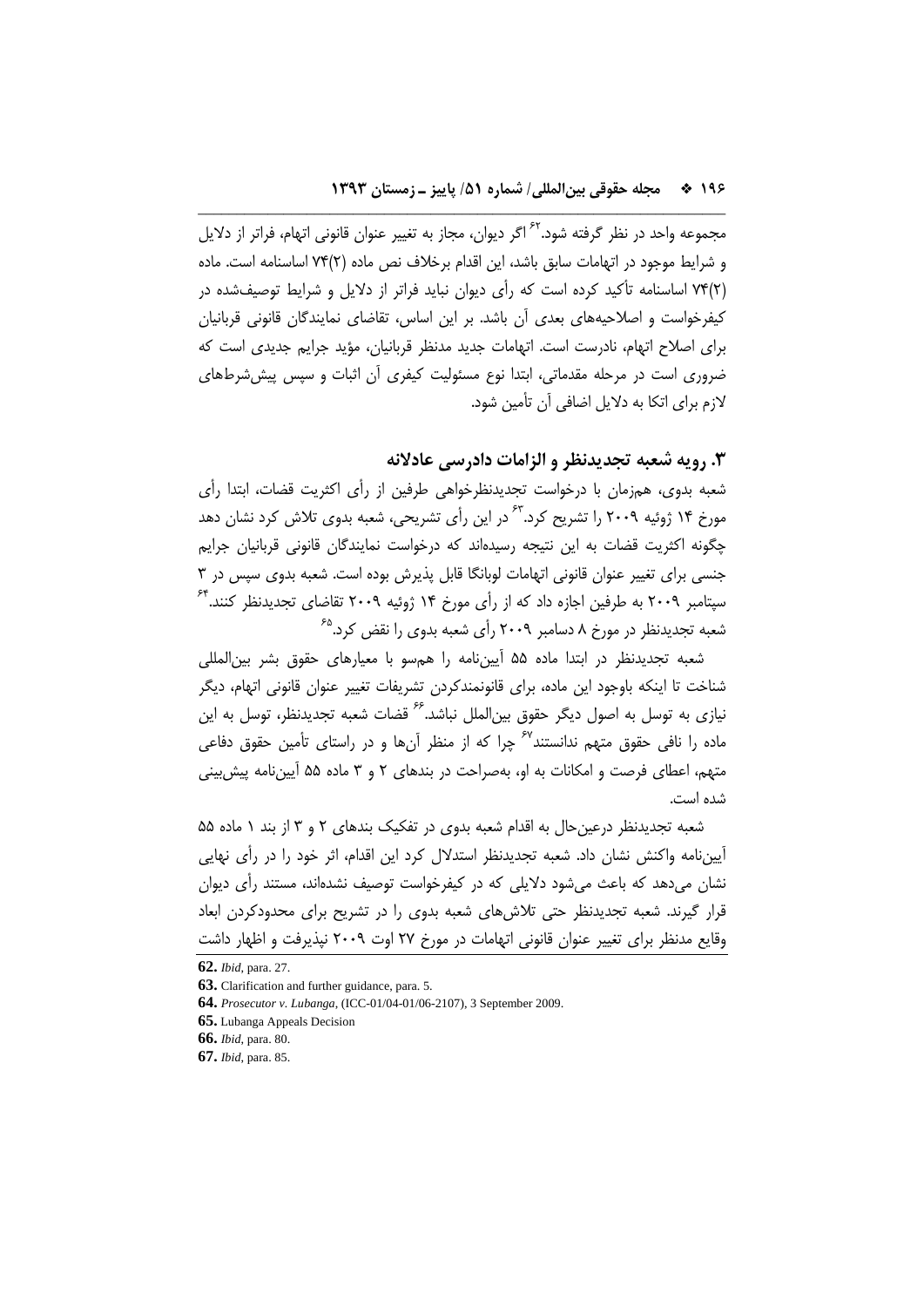كه «توسل به رأي تشريحي، براي تغيير لوازمِ موجد رأي اصلي صحيح نيست. تشريح به اين شكل، وجاهت قانوني ندارد و مطلوب نيست چون ممكن است بر رأي نهايي ديوان، تأثير منفي <sup>68</sup> بگذارد».

شعبه تجديدنظر، قرائت شعبه بدوي از ماده 55 آييننامه را نقيصهاي بر ماده (9)61 اساسنامه دانست چرا كه با توجه به لزوم برگزاري جلسه تأييد اتهام براي اتهام جديد، معرفي وقايع و شرايط جديد، طي فرايند تغيير عنوان قانوني اتهام توسط شعبه بدوي، منجر به گستردهشدن محاكمه بر اساس وقايعي ميشود كه دادستان در كيفرخواست به آن اشاره نكرده است و اين وضعيت «برخلاف تفكيک صلاحيتها بر مبناى اساسنامه است».<sup>۶۹</sup> از اين منظر، شعبه بدوى در تفسير بندهاي 2 و 3 ماده 55 آييننامه، مبنيبر اينكه اجازه داشته باشد كه با افزودن وقايع و شرايط اضافي كه در كيفرخواست يا اصلاحيه احتمالي آن وجود ندارد، به تغيير عنوان قانوني وقايع بپردازد، دچار اشتباه شده است.

قضات شعبه تجديدنظر استدلال كردند كه ماده (9)61 اساسنامه فقط به دادستان اجازه داده است كه به اصلاح اتهامات، افزايش اتهامات يا جايگزيني آنها با اتهامات شديدتر اقدام كند. ضمن اينكه دادستان در اين ماده با محدوديتهايي مواجه است كه از ملزومات دادرسي عادلانه است كه مهمترين آنها تجديد جلسه تأييد اتهاماتِ تغييريافته است. اگر ديوان بتواند بر اساس ماده 55 آييننامه، همين اختيارات را به دست آورد، از محدوديتهاي مقرر در ماده (9)61 اساسنامه براي دادستان فارغ است و اين برخلاف معيارهاي دادرسي عادلانه است، چرا كه برگزاري جلسه تأييد اتهام براي اتهامات جديد از ملزومات دادرسي عادلانه و دفاع از خود در برابر اتهامات جديد است كه در مرحله محاكمه با اختيارات ناشي از ماده 55 آييننامه مغفول مانده است و بهشدت حقوق دفاعي متهم را در معرض خطر قرار ميدهد.

از طرف ديگر، ماده (2)74 اساسنامه نيز مقرر ميدارد كه «... رأي صادره نبايد خارج از حدود وقايع و شرايط بيانشده در اتهامات يا اصلاحيههاي بعدي آن باشد». ازاينرو شعبه بدوي نميتواند به وصف وقايع اضافي بپردازد كه منجر به تغيير عنوان قانوني اتهام ميشود چرا كه فلسفه ماده (2)74 اساسنامه ايجاب ميكند كه ديوان در چارچوب جرايم اعلامشده قدم بردارد و تلاش نكند كه بر دامنه اتهامات ببفزايد.<sup>٧٠</sup> شعبه تجديدنظر استدلال كرد كه ماده (٢)٧۴ اساسنامه، دايره شمول ماده 55 آييننامه را محدود به وقايع و شرايطي ساخته است كه در اتهامات يا اصلاحيههاي بعدي آن قيد شده است. اگر اين محدوديت رعايت نشود، ماده 55

**<sup>68.</sup>** *Ibid*, para. 92.

**<sup>69.</sup>** *Ibid*, para. 94.

**<sup>70.</sup>** *Ibid*, para. 91.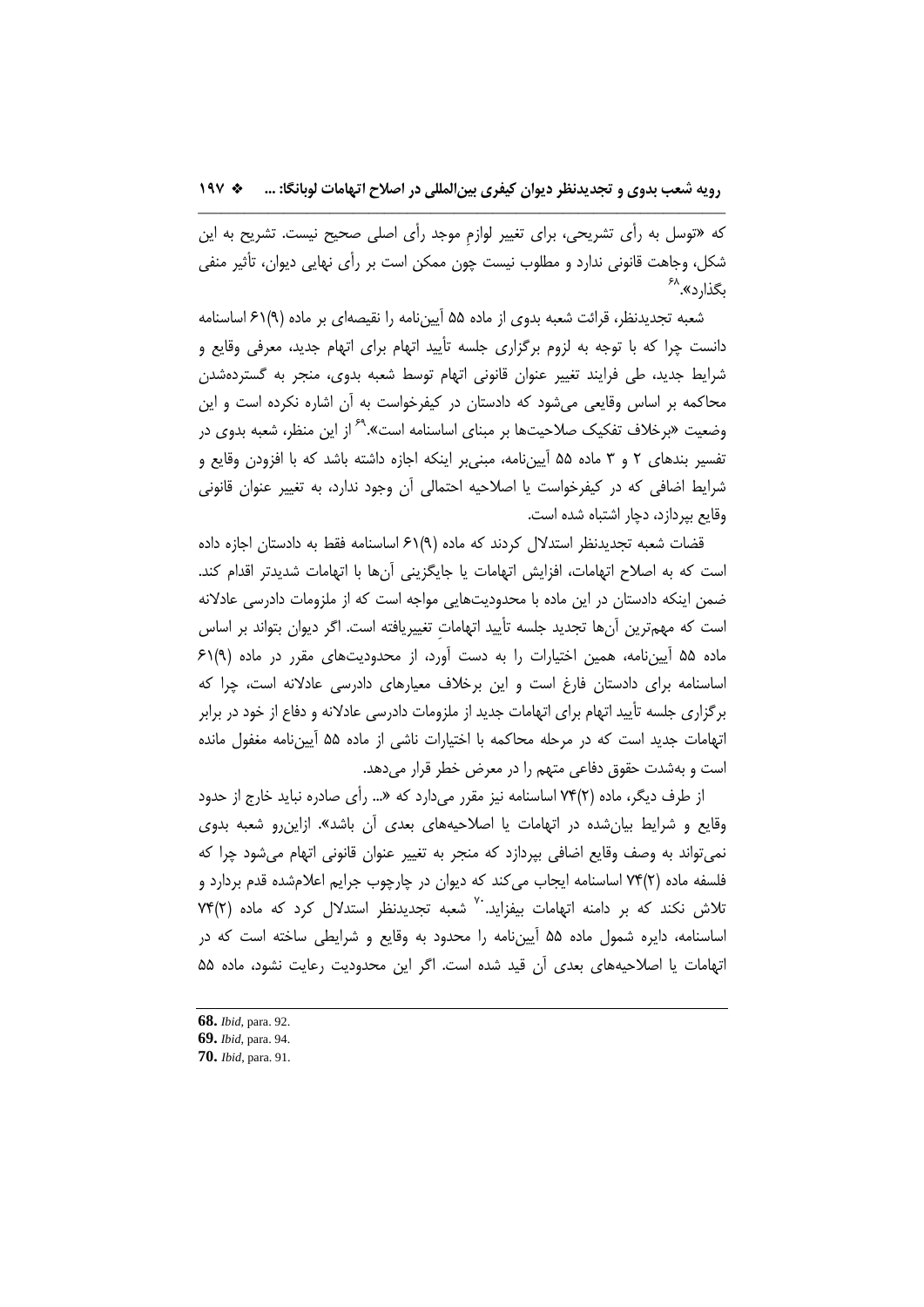اً است ماده در تعارض با ماده (٢)٧۴ اساسنامه قرار میگیرد.<sup>۷۰</sup> البته ماده (٢)٧۴ اساسنامه، دیوان را به وقايع و شرايط توصيفشده در كيفرخواست يا اصلاحيههاي بعدي آن ملزم ميكند ولي هيچ اشارهاي به تغيير وصف قانوني اين وقايع و شرايط نميكند. ازاينرو ماده (2)74 اساسنامه، مجوزي براي تغيير وصف قانوني وقايع و شرايط نيست.

\_\_\_\_\_\_\_\_\_\_\_\_\_\_\_\_\_\_\_\_\_\_\_\_\_\_\_\_\_\_\_\_\_\_\_\_\_\_\_\_\_\_\_\_\_\_\_\_\_\_\_\_\_\_\_\_\_\_\_\_\_\_\_\_\_\_\_\_

علاوهبر اين، شعبه تجديدنظر، توجيه شعبه بدوي را ضعيف ارزيابي كرد.'`` شعبه بدوي نهتنها به جزئيات عناصر جرايم مدنظر نپرداخته است بلكه راجعبه اينكه چگونه عناصر جرايم جديد، تحت پوشش وقايع و شرايط توصيفشده در اتهامات فعلي است، هيچ تحليلي ارائه نكرده است. شعبه بدوي با اين اقدام خود، نهتنها از رعايت مقدمات اثبات جرم، عدول كرده است بلكه متهم را از ارزيابي آنچه ديوان بهدنبال آن است، محروم كرده است. اين در حالي است كه قوانين حقوق بشري اجازه نميدهند كه تغيير عنوان قانوني وقايع در مرحله محاكمه، به ناعادلانهشدن محاكمه منجر شود. بهعلاوه امكان توسل به ماده 55 آييننامه، فقط در مواردي مجاز است كه امكان بهخطرافتادن حق متهم در برخورداري از دادرسي عادلانه وجود نداشته باشد زيرا مفاد ماده 55 آييننامه در چارچوب مفاد اساسنامه تنظيم شده است و اعتبار ماده 55 آييننامه، تنها با برخورداري متهم از دادرسي عادلانه حفظ ميشود.

## **نتيجه**

لوبانگا، اولين متهم به ارتكاب جرايم جنگي در كنگو است كه ديوان كيفري بينالمللي به اتهاماتش رسيدگي كرده است. اما قربانيان جرايم جنسي لوبانگا با محكوميت وي به خواسته مدنظر خود نرسيدهاند. قربانيان جرايم جنسي لوبانگا مدعياند كه لوبانگا و نيروهاي تحت امر وي، كودكسربازان دختر را مورد تجاوز، بردهگيري جنسي و ديگر اشكال خشونتهاي جنسي قرار دادهاند. دادستان، عليرغم دراختيارگرفتن دلايل مؤيد اين ادعاها، اتهامات جنسي لوبانگا را تحت تعقيب قرار نداد و كيفرخواست وي را محدود به اتهامات ثبتنام، سربازگيري و استفاده از كودكسربازان در مخاصمات مسلحانه تنظيم، و به شعبه مقدماتي ارائه كرد. شعبه مقدماتي نيز همين اتهامات را تأييد كرد. نمايندگان قانوني قربانيان جرايم جنسي لوبانگا با شروع محاكمه وي، به استناد ماده 55 آييننامه از شعبه بدوي، اصلاح اتهامات وي را درخواست كردند. شعبه بدوي با استناد به ماده 55 آييننامه، احتمال اصلاح اتهامات لوبانگا را پذيرفت. اين اتفاق به معناي اصلاح اتهامات لوبانگا و دربرگرفتن اتهامات جنسي وي براي محاكمه بود. ليكن دادستان و متهم به اين رأي اعتراض كردند و درنهايت شعبه تجديدنظر آن را نقض كرد.

- **71.** *Ibid*, para. 93.
- **72.** *Ibid*, para. 109.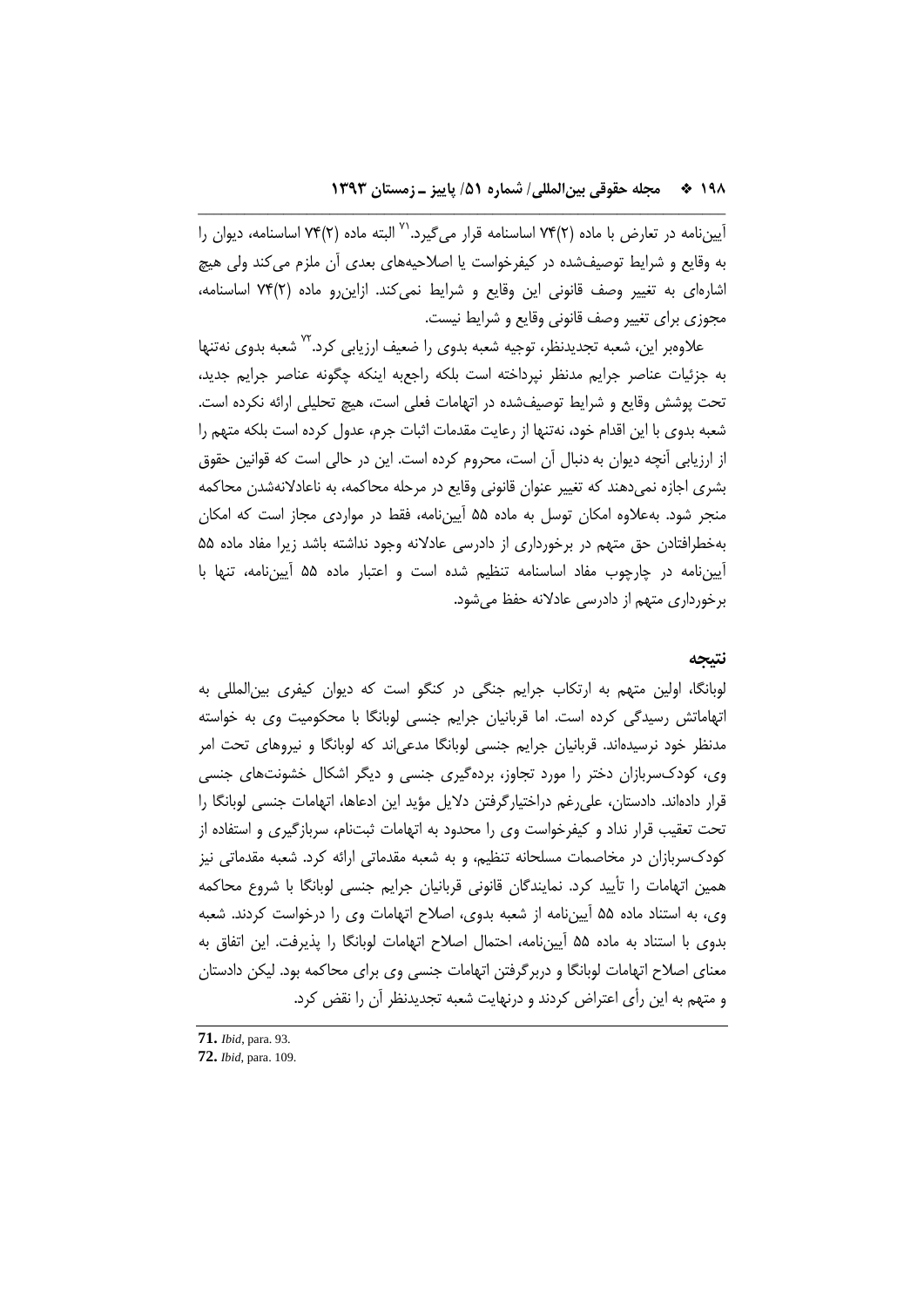تفسير شعبه بدوي و رد آن توسط شعبه تجديدنظر، نقطهعطفي در تاريخ ديوان كيفري بينالمللي است كه در مسير اجراييشدن مفاد اساسنامه و ساير مقررات ديوان كيفري رخ داده است. شايد نقض رأي شعبه بدوي، تأكيدي بر اختيارات مطلق دادستان در انتخاب اتهامات عليه متهم باشد كه عليرغم انتقادات شديد عليه دادستان راجع به اتهامات گزينششده عليه لوبانگا، همچنان اتهامات مدنظر دادستان تا زمان صدور رأي محكوميت لوبانگا دستنخورده ماند. مطالعه سير اين پرونده نشان ميدهد كه از بدو مطرحشدن خواسته نمايندگان قانوني قربانيان جرايم جنسي، دادستان بارها اعلام كرد كه شعبه بدوي بايد محدود به وقايع و شرايط مؤيد اتهامات در كيفرخواست تأييدشده در مرحله مقدماتي بماند. متهم نيز با استدلال مشابهي اظهار كرد كه هر نوع تغيير اتهام عليه وي، مستلزم صدور اصلاحيه كيفرخواست است كه اين كار بايد قبل از شروع مرحله محاكمه و با حفظ پيششرطهاي آن توسط دادستان صورت گيرد تا حقوق دفاعي وي حفظ شود.

اين در حالي است كه اكثريت قضات رسيدگي كننده به پرونده *لوبانگا،* ضمن تفكيك بندهاي سهگانه ماده 55 آييننامه استدلال كردند بند 1 آن، محدود به تغيير عنوان قانوني اتهامات در مرحله صدور رأي نهايي است، بدون اينكه از چارچوب وقايع و شرايط توصيفشده در كيفرخواست خارج شود. ولي بند ٢، اين محدوديتها را ندارد، به اين معنا كه اولاً، در هر مرحلهاي از دادرسي ميتوان به تغيير عنوان قانوني اتهامات، دست زد و ثانيا،ً الزامي نيست كه اين تغيير عنوان قانوني در چارچوب وقايع و شرايط توصيفشده در كيفرخواست باشد.

اقليت قضات با استناد به مواد (2)74 و (9)61 اساسنامه به اين نتيجه رسيد كه اختيار تنظيم يا اصلاح اتهامات، منحصراً بر عهده شعبه مقدماتي است. اگر دادستان بخواهد پس از تأييد اتهامات آن را اصلاح كند بايد جلسه تأييد اتهام ديگري را در شعبه مقدماتي پشت سر بگذارد. تغيير عنوان قانوني وقايع بر اساس ماده 55 آييننامه نبايد منجر به اصلاح اتهامات يا اضافهشدن اتهام، جانشيني اتهام يا استرداد اتهام شود چرا كه هريك از اين موارد، مشمول ماده (9)61 اساسنامه است. شعبه بدوي همچنين در رأي نهايي نيز محدود به دلايل و شرايط توصيفشده در كيفرخواست است چرا كه ماده (2)74 اساسنامه تأكيد كرده است كه رأي ديوان «نبايد فراتر از دلايل و شرايط توصيفشده در كيفرخواست و اصلاحيههاي بعدي آن باشد».

شعبه تجديدنظر نيز همسو با نظر اقليت قضات، ضمن اينكه قرائت شعبه بدوي از ماده 55 آييننامه را نقيصهاي بر ماده (9)61 اساسنامه دانست، تفكيك بندهاي 2 و 3 از بند 1 ماده 55 آييننامه را موجد استناد رأي نهايي به دلايلي شناخت كه در كيفرخواست توصيف نشدهاند. قضات شعبه تجديدنظر، معرفي وقايع و شرايط جديد را تحت عنوان «تغيير عنوان قانوني اتهام»، برخلاف تفكيك صلاحيتها در اساسنامه دانستند. آنها با گرهزدن ماده 55 آييننامه به ماده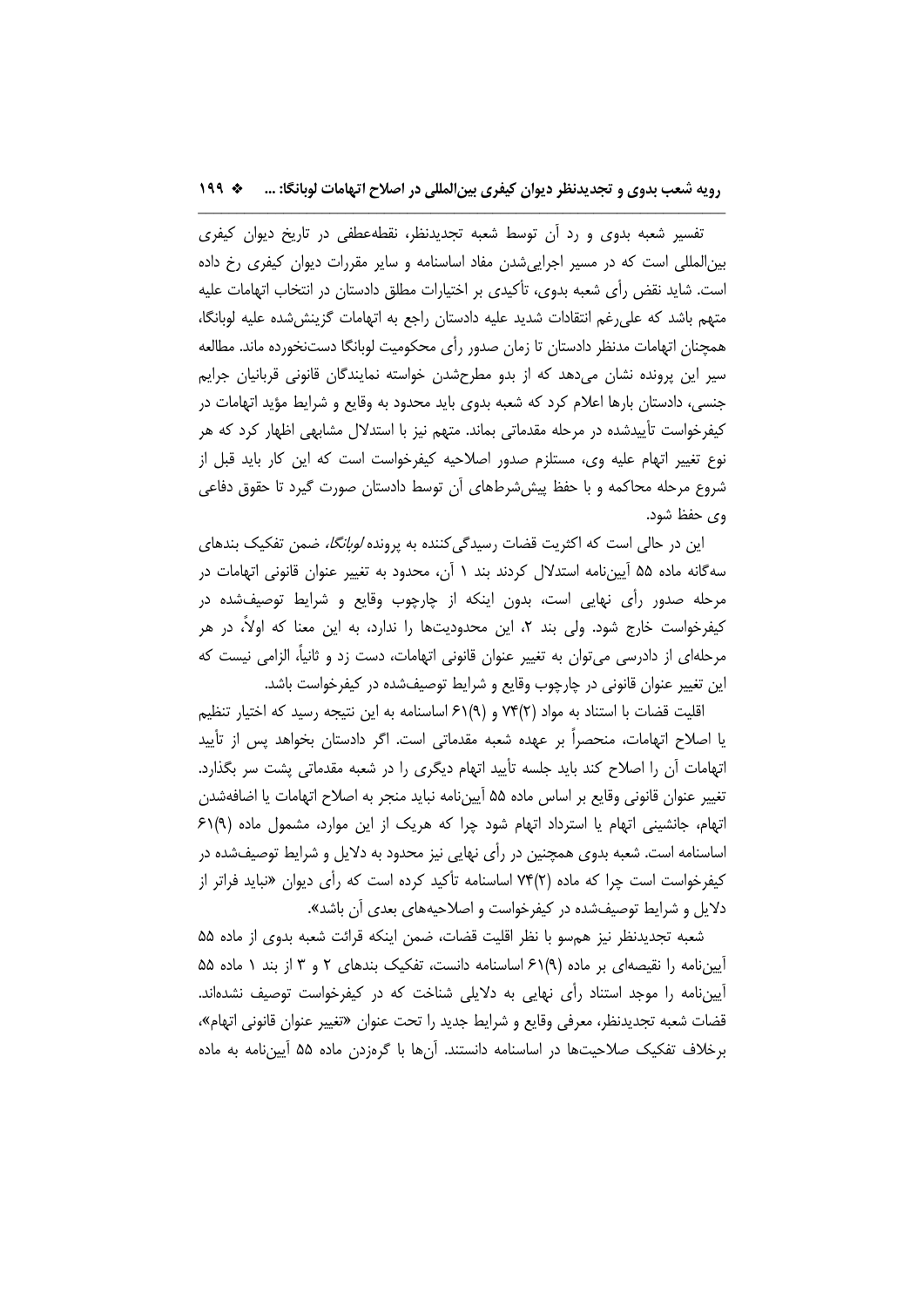(9)61 اساسنامه و ارتباط اين دو ماده با مؤلفههاي دادرسي عادلانه استدلال كردند كه اصلاح اتهامات از وظايف دادستان است كه مستلزم رعايت مؤلفههاي دادرسي عادلانه در حق متهم نيز هست و اگر ديوان بخواهد اين وظيفه را برخلاف مقررات موجود بر عهده بگيرد، مؤلفههاي دادرسي عادلانه را نيز نقض كرده است.

\_\_\_\_\_\_\_\_\_\_\_\_\_\_\_\_\_\_\_\_\_\_\_\_\_\_\_\_\_\_\_\_\_\_\_\_\_\_\_\_\_\_\_\_\_\_\_\_\_\_\_\_\_\_\_\_\_\_\_\_\_\_\_\_\_\_\_\_

از طرف ديگر، ماده (2)74 اساسنامه، شعبه بدوي را ولو در زمان صدور رأي نهايي نيز مقيد به دلايل و شرايط توصيفشده در كيفرخواست معرفي ميكند و به او اجازه نميدهد بر دامنه دلايل يا بهتبع آن، اتهامات بيفزايد چرا كه در ماده (2)74 اساسنامه، هيچ اشارهاي به تغيير وصف وقايع و شرايط توصيفشده در كيفرخواست نشده است و ماده 55 آييننامه نيز به دليل فقدان پيششرطهاي انجام اين تغييرات، يعني برگزاري جلسه مجدد تأييد اتهام و تعارض آن با ماده (9)61 اساسنامه، نميتواند مجوزي براي اقدام شعبه بدوي به تغيير وصف قانوني اتهام يا افزايش دلايل و وقايع آن باشد.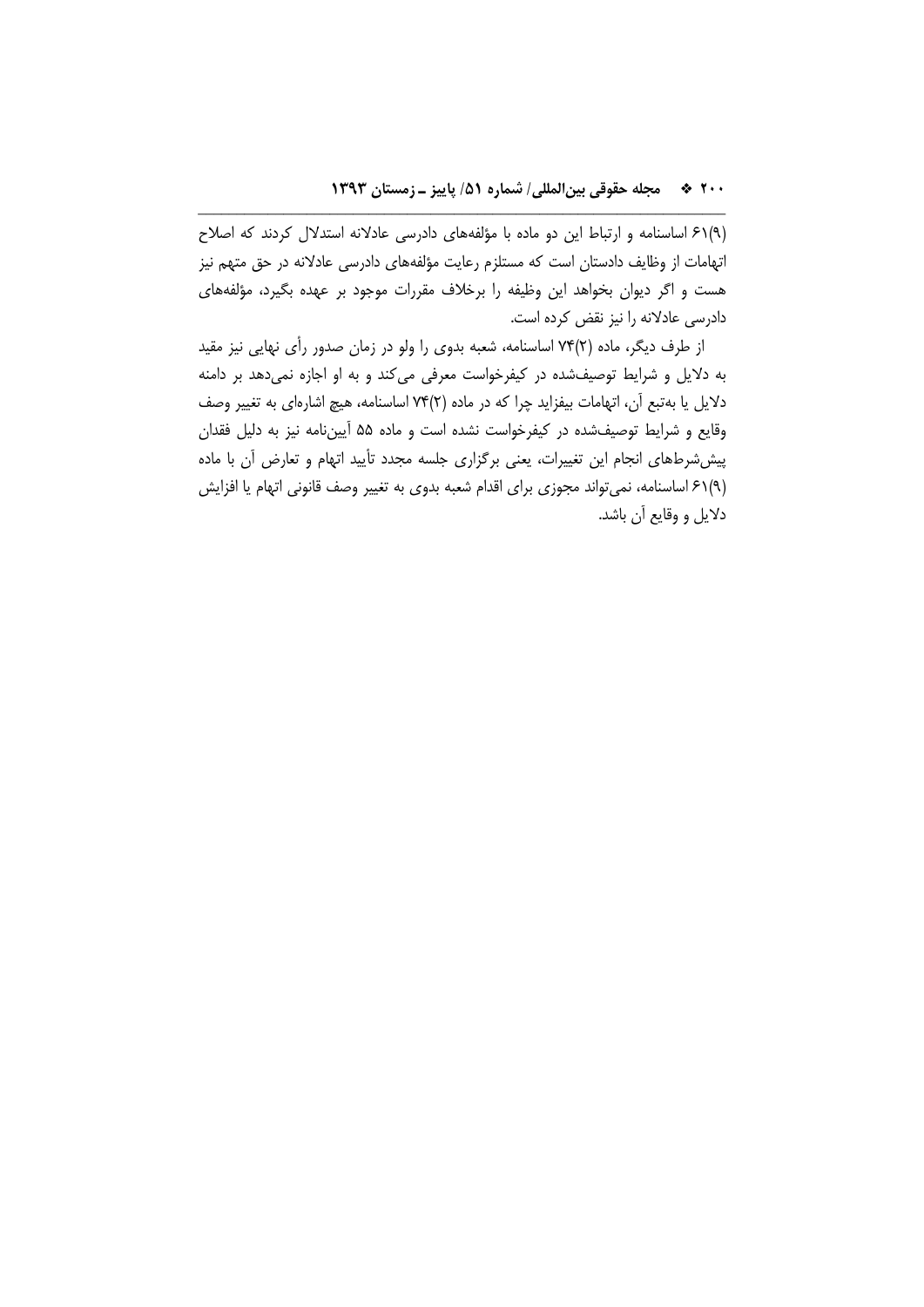# **منابع:**

**ـ فارسي** 

● آشوري، محمد؛ *آيين دادرسي كيفري*، جلد دوم، چاپ نهم، سمت، ۱۳۸۵.

\_\_\_\_\_\_\_\_ ؛ «نگاهي به حقوق دفاعي متهم در حقوق اساسي و قانون آيين دادرسي دادگاههاي عمومي و انقلاب در امور كيفري»، *محله محتمع آموزش عالي قم*، ش ۳، ۱۳۷۸.

• محمدنسل، غلامرضا؛ *مجموعه مقررات ديوان بين المللي كيفري*، چاپ دوم، دادگستر، ١٣٩١.

**ـ انگليسي**

### **- Books and Articles**

- A. Beltz, "Prosecuting Rape in International Criminal Tribunals: The Need to Balance Victim's Rights with the Due Process Rights of the Accused", *St. John's Journal of Legal Comment*, 2008–2009, vol. 23.
- A. M. Danner, "Constructing a Hierarchy of Crimes in International Criminal Law Sentencing", *Virginia Law Review*, 2001, vol. 87.
- C. Stahn, "Modification of the Legal Characterization of Facts in the ICC System: A Portrayal of Regulation 55'', *Crime Law Forum*, 2005, vol. 16.
- D. Jacobs, "A Shifting Scale of Power: Who Is in Charge of the Charges at the International Criminal Court?", in William A. Schabas et al. (eds), *The Ashgate Research Companion to International Criminal Law: Critical Perspectives*, Ashgate Research Companion, 2013.
- J. Flint, and A. DeWaal, "Case Closed: A Prosecutor without Borders'', *World Affairs*, 2009.
- K. Ambos and D. Miller, "Structure and Function of the Confirmation Procedure before the ICC from a Comparative Perspective", *International Criminal Law Review*, 2007, vol. 7.
- K. Glassborow, "ICC Investigative Strategy under Fire", in C. Tosh and Y. Chazan, Special Report: Sexual Violence in the Democratic Republic of Congo", *Institute for War and Peace Reporting*, 2008.
- M. Cohen, "Victims' Participation Rights within the International Criminal Court: A Critical Overview", *Denver Journal of International Law & Policy*, 2009, vol. 37(3).
- P. Clark, ''In the Shadow of the Volcano: Democracy and Justice in Congo", 2007, *available at*: http://dissentmagazine.org/article/?article= 724.
- S. SaCouto and K. Cleary, "The Importance of Effective Investigation of Sexual Violence and Gender-Based Crimes at the International Criminal Court", *American University Journal of Gender, Social Policy & the*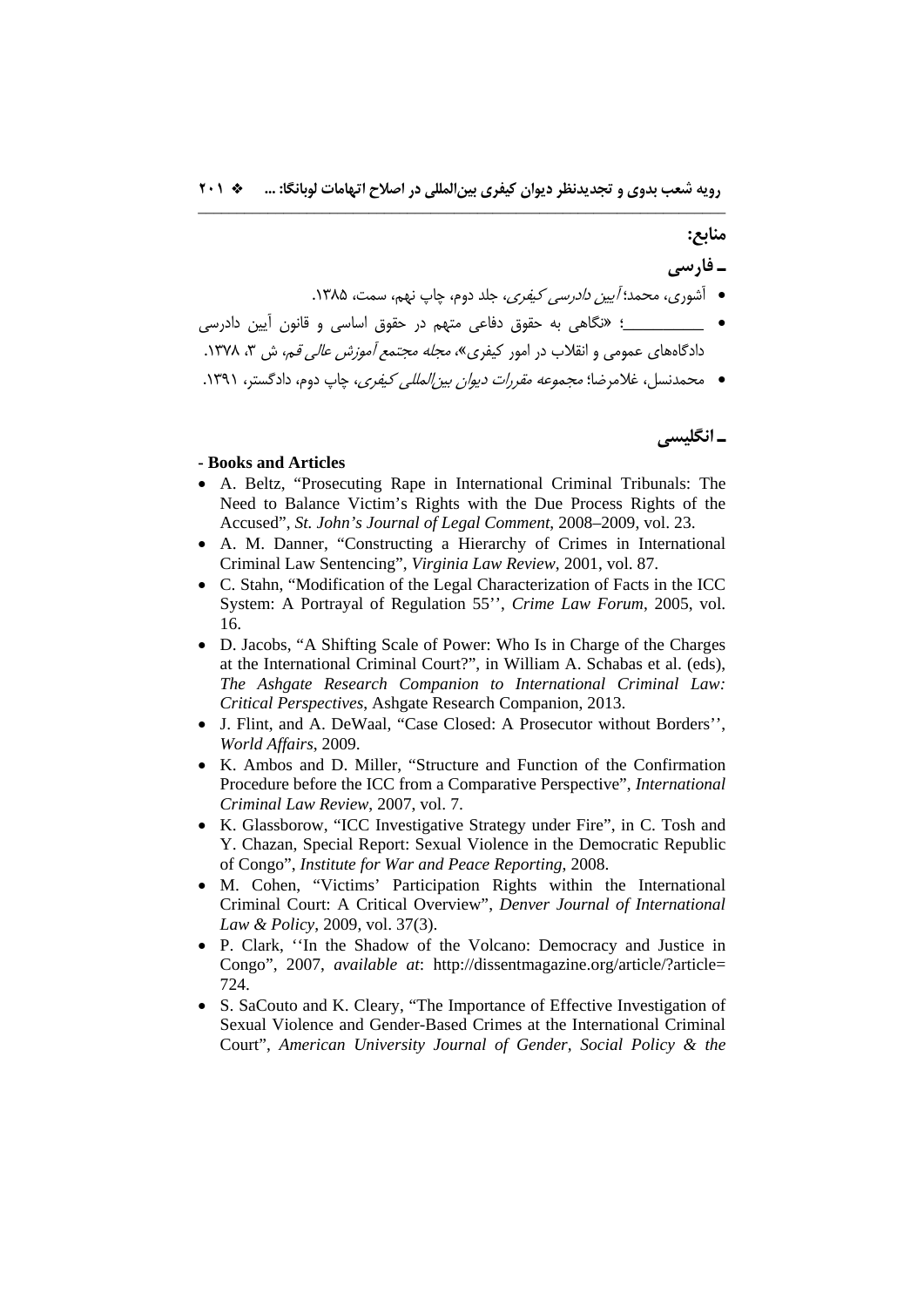*Law*, 2009, vol. 17.

 S. Pritchett, "Entrenched Hegemony, Efficient Procedure or Selective Justice?: An Inquiry into Charges for Gender-Based Violence at the International Criminal Court", *Transnational Law & Contemporary Problems*, 2008, vol. 17.

\_\_\_\_\_\_\_\_\_\_\_\_\_\_\_\_\_\_\_\_\_\_\_\_\_\_\_\_\_\_\_\_\_\_\_\_\_\_\_\_\_\_\_\_\_\_\_\_\_\_\_\_\_\_\_\_\_\_\_\_\_\_\_\_\_\_\_\_

## **- Reports, Awards and Documents**

- Amnesty International, "Democratic Republic of Congo: Children at War", 2003.
- Beni Declaration by women's rights and human rights NGOs from the Democratic Republic of the Congo on the Prosecutions by the ICC, Beni, North Kivu, DRC, 16 September 2007.
- Congolese Women's Campaign against Sexual Violence in the Democratic Republic of the Congo, *available at:* http://www.rdcviolencesexuelle.org/ site/en/node/55.
- Human Rights Watch, "The War within the War: Sexual Violence against Women and Girls in Eastern Congo", 2002.
- Letter from Brigid Inder, Executive Director, Women's Initiative for Gender Justice to Louis Moreno Ocampo, Prosecutor, International Criminal Court, 2006, *available at:* http://www.iccwomen.org/news/docs/ Prosecutor\_Letter\_August\_2006\_Redacted.pdf.
- Office of the Prosecutor of the International Criminal Court opens its first investigation, Press release, (ICC-OTP-200-40623), 23 June 2004.
- Official documents of the International Criminal Court, "Regulations of the Court, ICC-BD/01-01-04/Rev.01-05, Adopted by the judges of the Court On 26 May 2004, Fifth Plenary Session The Hague, 17- 28 May 2004.
- *Prosecutor v. Lubanga*, "Decision giving notice to the parties and participants that the legal characterization of the facts may be subject to change in accordance with Regulation 55(2) of the Regulations of the Court", (ICC-01/04-01/06), 14 July 2009
- *Prosecutor v. Lubanga*, "Minority opinion on the "Decision giving notice to the parties and participants that the legal characterization of facts may be subject to change in accordance with Regulation 55(2) of the Regulations of the Court", (ICC-01/04-01/06), 17 July 2009
- *Prosecutor v. Lubanga*, "Defence Appeal against the Decision of 14 July 2009 entitled Decision giving notice to the parties and participants that the legal characterization of the facts may be subject to change in accordance with Regulation 55(2) of the Regulations of the Court", (ICC-01/04-01/06), 10 September 2009.
- *Prosecutor v. Lubanga*, "Clarification and further guidance to parties and participants in relation to the "Decision giving notice to the parties and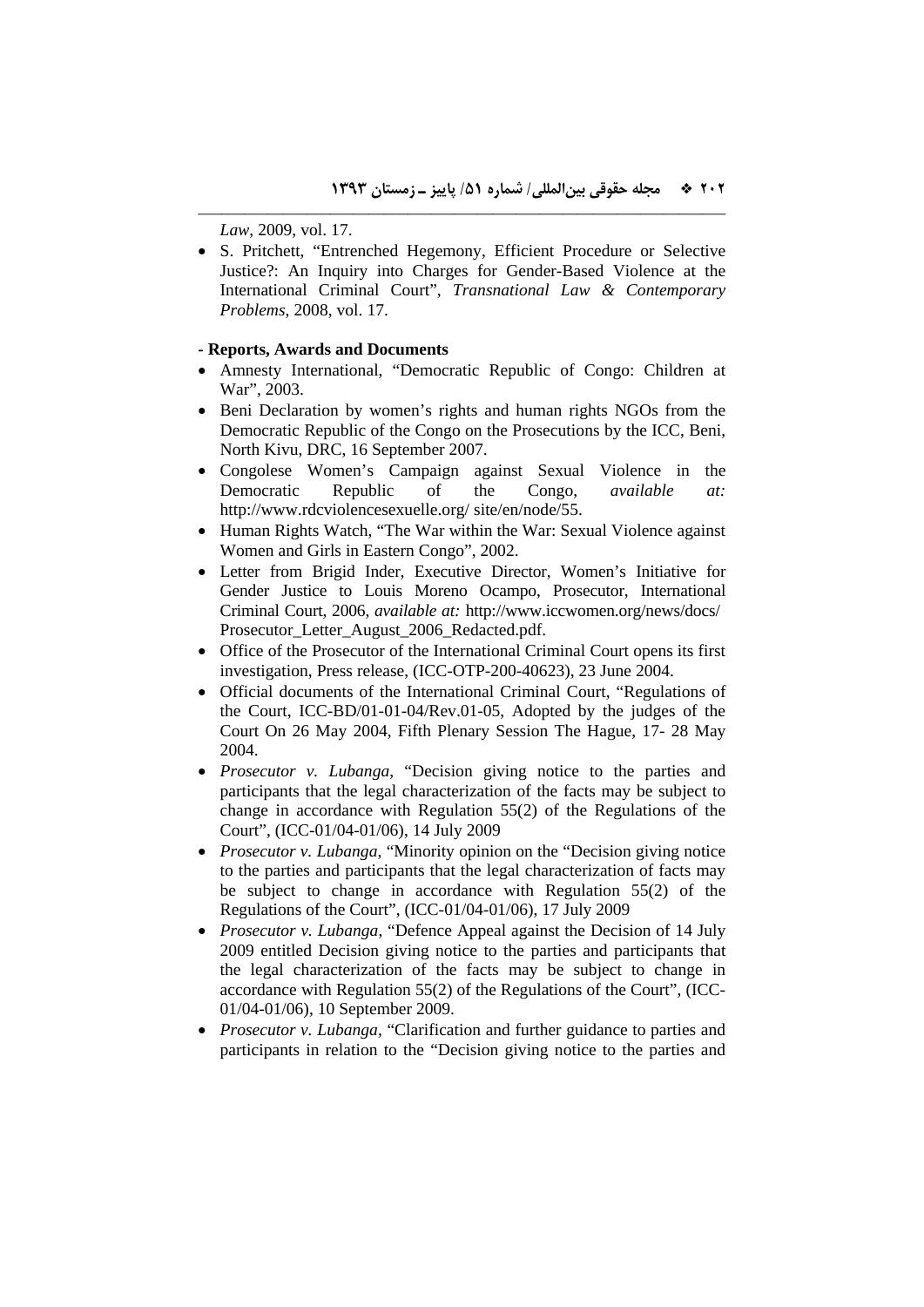participants that the legal characterization of the facts may be subject to change in accordance with Regulation 55(2) of the Regulations of the Court", (ICC-01/04-01/06), 27 August 2009.

- *Prosecutor v. Lubanga*, "Judgment on the appeals of Mr. Lubanga Dyilo and the Prosecutor against the Decision of Trial Chamber I of 14 July 2009 entitled "Decision giving notice to the parties and participants that the legal characterization of the facts may be subject to change in accordance with Regulation 55(2) of the Regulations of the Court", (ICC-01/04-01/06 OA 15 OA 16), 8 December 2009
- *Prosecutor v. Lubanga*, "Prosecution's Submissions to Trial Chamber's Clarification and further guidance to parties and participants in relation to the 'Decision giving notice to the parties and participants that the legal characterization of the facts may be subject to change in accordance with Regulation 55(2) of the Regulations of the Court", (ICC-01/04-01/06- 2095), 31 August 2009.
- *Prosecutor v. Lubanga*, "Clarification and further guidance to parties and participants in relation to the "Decision giving notice to the parties and participants that the legal characterization of the facts may be subject to change in accordance with Regulation 55(2) of the Regulations of the Court", (ICC-01/04-01/06-2093), 27 August 2009.
- *Prosecutor v Lubanga*, "Prosecution's Document in Support of Appeal against the ''Decision giving notice to the parties and participants that the legal characterization of the facts may be subject to change in accordance with Regulation 55(2) of the Regulations of the Court and urgent request for Suspensive effect", (ICC-01/04-01/06), 14 September 2009.
- *Prosecutor v. Lubanga*, "Defence Appeal against the Decision of 14 July 2009 entitled Decision giving notice to the parties and participants that the legal characterization of the facts may be subject to change in accordance with Regulation 55(2) of the Regulations of the Court", (ICC-01/04-01/06), 10 September 2009.
- *Prosecutor v. Lubanga*, "Observations from the Legal Representatives of the Victims in response to the documents filed by the Prosecution and the Defence in support of their appeals against the Decision of Trial Chamber I of 14 July 2009", (ICC-01/04-01/06), 23 October 2009.
- *Prosecutor v. Lubanga*, "Joint Application of the Legal Representatives of the Victims for the Implementation of the Procedure under Regulation 55 of the Regulations of the Court", (ICC-01/04-01/06), 22 May 2009.
- *Prosecutor v. Lubanga*, "Trial Chamber granted leave to the Prosecution and to the Defence to appeal the Decision on two grounds", (ICC-01/04- 01/06-2107), 3 September 2009.
- *Prosecutor v. Lubanga*, "Judgment pursuant to Article 74 of the Statute", (ICC- 01/04-01/06-2842), 14 March 2012.